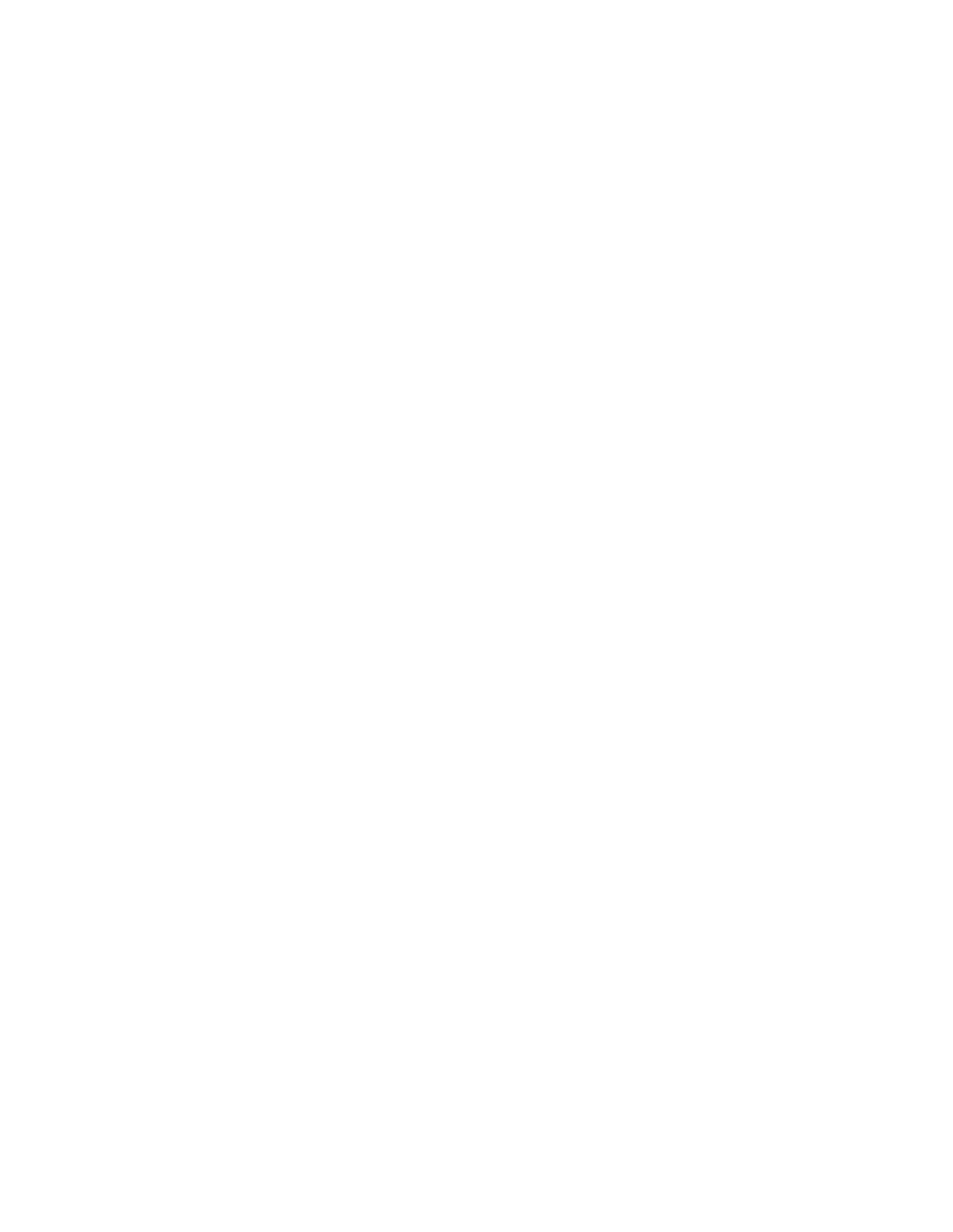

Project Detail by Section and Project Number with Map

# **E) Roadways Section**

#### **TIP # MO1404** PAVEMENT IMPROVEMENTS ON VARIOUS MAJOR ROUTES

**Route From To Location/Agency Federal Agency Responsible Agency Federal Funding Category** NHPP(NHS) **MoDOT Funding Category** Taking Care of the System **AC Year of Conv.** FY 2015, FY 2016, FY 2017 **STIP #** Various N/A N/A Area Wide FHWA MoDOT 8P3035



### **Project Description**

| <b>Location/Agency</b>                                         | Area Wide     |            | OZARKS TRANSPORTATION ORGANIZATION |               |           |                                      |              |
|----------------------------------------------------------------|---------------|------------|------------------------------------|---------------|-----------|--------------------------------------|--------------|
| <b>Federal Agency</b>                                          | <b>FHWA</b>   |            |                                    |               |           |                                      |              |
| <b>Responsible Agency</b>                                      |               | MoDOT      |                                    |               |           | A METROPOLITAN PLANNING ORGANIZATION |              |
| Federal Funding Category NHPP(NHS)                             |               |            |                                    |               |           |                                      |              |
| MoDOT Funding Category Taking Care of the System               |               |            |                                    |               |           |                                      |              |
| AC Year of Conv. FY 2015, FY 2016, FY 2017                     |               |            |                                    |               |           | <b>Area Wide Project</b>             |              |
| STIP#                                                          | 8P3035        |            |                                    |               |           |                                      |              |
|                                                                |               |            |                                    |               |           |                                      |              |
| <b>Project Description</b>                                     |               |            |                                    |               |           |                                      |              |
| Pavement improvements on various major routes in the OTO area. |               |            |                                    |               |           |                                      |              |
|                                                                |               |            |                                    |               |           |                                      |              |
|                                                                |               |            |                                    |               |           |                                      |              |
|                                                                |               |            |                                    |               |           |                                      |              |
| <b>Fund Code</b>                                               | <b>Source</b> | Phase      | FY2014                             | <b>FY2015</b> | FY2016    | FY2017                               | <b>Total</b> |
| FHWA (NHS)                                                     | Federal       | <b>ENG</b> | \$0                                | \$1,600       | \$1,600   | \$279,200                            | \$282,400    |
| MoDOT                                                          | <b>State</b>  | <b>ENG</b> | \$0                                | $$-1,600$     | $$-1,600$ | \$-279,200                           | \$-282,400   |
| MoDOT                                                          | <b>State</b>  | <b>ENG</b> | \$2,000                            | \$2,000       | \$24,000  | \$325,000                            | \$353,000    |
| FHWA (NHS)                                                     | Federal       | CON        | \$0                                | \$0           | \$0       | \$5,349,600                          | \$5,349,600  |
| MoDOT                                                          | <b>State</b>  | <b>CON</b> | \$0                                | \$0           | \$0       | \$-5,349,600                         | \$-5,349,600 |
| MoDOT                                                          | <b>State</b>  | <b>CON</b> | \$0                                | \$0           | \$0       | \$6,687,000                          | \$6,687,000  |
| <b>Totals</b>                                                  |               |            | \$2,000                            | \$2,000       | \$24,000  | \$7,012,000                          | \$7,040,000  |
|                                                                |               |            |                                    |               |           |                                      |              |
|                                                                |               |            |                                    |               |           |                                      |              |
|                                                                |               |            |                                    |               |           |                                      |              |
|                                                                |               |            |                                    |               |           |                                      |              |
|                                                                |               |            |                                    |               |           |                                      |              |
|                                                                |               |            |                                    |               |           |                                      |              |
|                                                                |               |            |                                    |               |           |                                      |              |
|                                                                |               |            |                                    |               |           |                                      |              |
|                                                                |               |            |                                    |               |           |                                      |              |
|                                                                |               |            |                                    |               |           |                                      |              |
|                                                                |               |            |                                    |               |           |                                      |              |
|                                                                |               |            |                                    |               |           |                                      |              |

### **Notes**

| Source of MoDOT Funds: State transportation revenues. Advance Construction with Prior Cost |                    | \$0         |
|--------------------------------------------------------------------------------------------|--------------------|-------------|
| anticipated conversion in FY 2015, FY 2016, and FY 2017.                                   | <b>Future Cost</b> | \$0         |
|                                                                                            | <b>Total Cost</b>  | \$7.040.000 |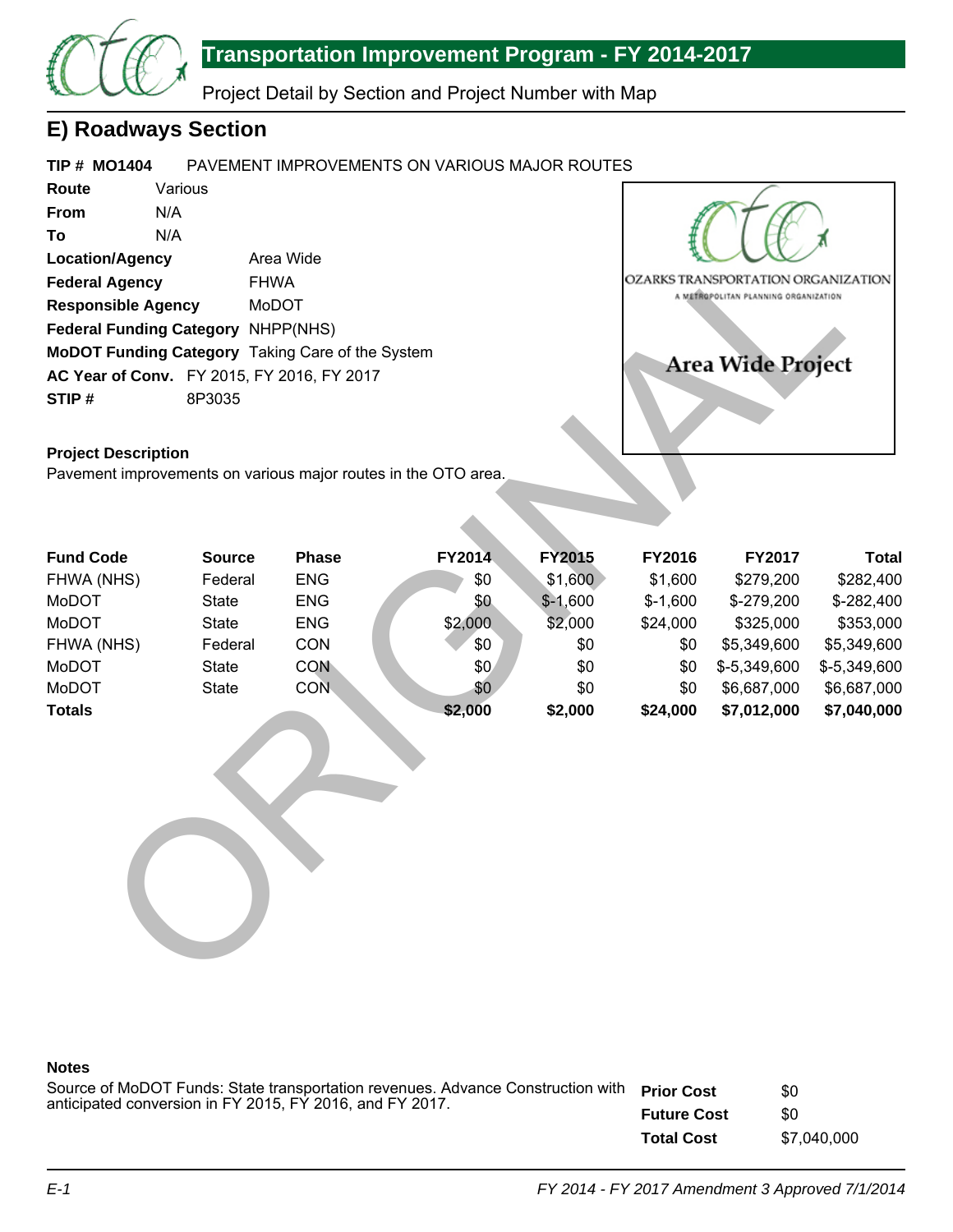

Project Detail by Section and Project Number with Map

## **E) Roadways Section**

#### **TIP # MO1404** PAVEMENT IMPROVEMENTS ON VARIOUS MAJOR ROUTES

**Route From To Location/Agency Federal Agency Responsible Agency Federal Funding Category** NHPP(NHS) **MoDOT Funding Category** Taking Care of the System **AC Year of Conv.** FY 2015, FY 2016, FY 2017 **STIP #** Various N/A N/A Area Wide FHWA MoDOT 8P3035



## **Project Description**

| Federal Funding Category NHPP(NHS)                             |               |            |                   |             |           |              |              |  |  |
|----------------------------------------------------------------|---------------|------------|-------------------|-------------|-----------|--------------|--------------|--|--|
| MoDOT Funding Category Taking Care of the System               |               |            |                   |             |           |              |              |  |  |
| AC Year of Conv. FY 2015, FY 2016, FY 2017                     |               |            | Area Wide Project |             |           |              |              |  |  |
| STIP#                                                          | 8P3035        |            |                   |             |           |              |              |  |  |
|                                                                |               |            |                   |             |           |              |              |  |  |
| <b>Project Description</b>                                     |               |            |                   |             |           |              |              |  |  |
| Pavement improvements on various major routes in the OTO area. |               |            |                   |             |           |              |              |  |  |
|                                                                |               |            |                   |             |           |              |              |  |  |
|                                                                |               |            |                   |             |           |              |              |  |  |
|                                                                |               |            |                   |             |           |              |              |  |  |
| <b>Fund Code</b>                                               | <b>Source</b> | Phase      | FY2014            | FY2015      | FY2016    | FY2017       | <b>Total</b> |  |  |
| FHWA (NHS)                                                     | Federal       | <b>ENG</b> | \$0               | \$20,000    | \$1,600   | \$260,800    | \$282,400    |  |  |
| MoDOT                                                          | <b>State</b>  | <b>ENG</b> | \$0               | $$ -20,000$ | $$-1,600$ | \$-260,800   | \$-282,400   |  |  |
| MoDOT                                                          | <b>State</b>  | <b>ENG</b> | \$2,000           | \$25,000    | \$24,000  | \$302,000    | \$353,000    |  |  |
| FHWA (NHS)                                                     | Federal       | <b>CON</b> | \$0               | \$282,400   | \$0       | \$5,067,200  | \$5,349,600  |  |  |
| MoDOT                                                          | <b>State</b>  | CON        | \$0               | $$-282,400$ | \$0       | \$-5,067,200 | \$-5,349,600 |  |  |
| MoDOT                                                          | <b>State</b>  | <b>CON</b> | \$0               | \$353,000   | \$0       | \$6,334,000  | \$6,687,000  |  |  |
| <b>Totals</b>                                                  |               |            | \$2,000           | \$378,000   | \$24,000  | \$6,636,000  | \$7,040,000  |  |  |
|                                                                |               |            |                   |             |           |              |              |  |  |
|                                                                |               |            |                   |             |           |              |              |  |  |
|                                                                |               |            |                   |             |           |              |              |  |  |
|                                                                |               |            |                   |             |           |              |              |  |  |
|                                                                |               |            |                   |             |           |              |              |  |  |
|                                                                |               |            |                   |             |           |              |              |  |  |

### **Notes**

Source of MoDOT Funds: State transportation revenues. Advance Construction with **Prior Cost Future Cost Total Cost** anticipated conversion in FY 2015, FY 2016, and FY 2017. \$0 \$0 \$7,040,000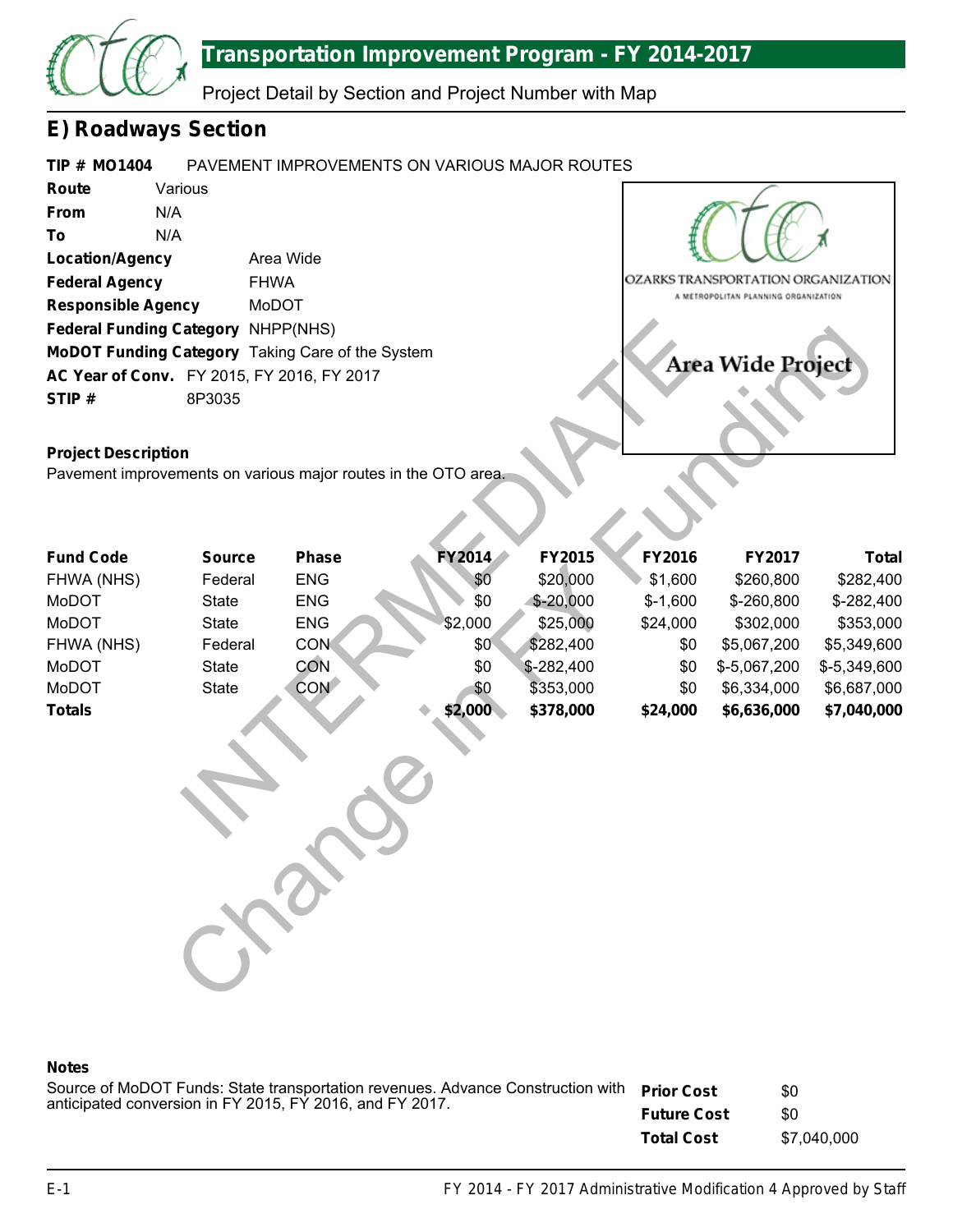

Project Detail by Section and Project Number with Map

## **E) Roadways Section**

#### **TIP # MO1404** PAVEMENT IMPROVEMENTS ON VARIOUS MAJOR ROUTES

**Route From To Location/Agency Federal Agency Responsible Agency Federal Funding Category** NHPP(NHS) **MoDOT Funding Category** Taking Care of the System **AC Year of Conv.** FY 2015, FY 2016, FY 2017 **STIP #** Various N/A N/A Area Wide FHWA MoDOT 8P3035



### **Project Description**

| <b>Federal Agency</b><br><b>FHWA</b><br><b>Responsible Agency</b><br>MoDOT<br><b>Federal Funding Category</b><br>NHPP(NHS)<br>MoDOT Funding Category Taking Care of the System<br>AC Year of Conv. FY 2015, FY 2016, FY 2017<br>8P3035<br>STIP#<br><b>Project Description</b><br>Pavement improvements on various major routes in the OTO area. |               |            |         |           |           | OZARKS TRANSPORTATION ORGANIZATION<br>A METROPOLITAN PLANNING ORGANIZATION<br><b>Area Wide Project</b> |              |
|-------------------------------------------------------------------------------------------------------------------------------------------------------------------------------------------------------------------------------------------------------------------------------------------------------------------------------------------------|---------------|------------|---------|-----------|-----------|--------------------------------------------------------------------------------------------------------|--------------|
| <b>Fund Code</b>                                                                                                                                                                                                                                                                                                                                | <b>Source</b> | Phase      | FY2014  | FY2015    | FY2016    | <b>FY2017</b>                                                                                          | <b>Total</b> |
| FHWA (NHS)                                                                                                                                                                                                                                                                                                                                      | Federal       | <b>ENG</b> | \$0     | \$1,600   | \$1,600   | \$260,800                                                                                              | \$264,000    |
| MoDOT                                                                                                                                                                                                                                                                                                                                           | <b>State</b>  | <b>ENG</b> | \$0     | $$-1,600$ | $$-1,600$ | \$-260,800                                                                                             | $$ -264,000$ |
| <b>MoDOT</b>                                                                                                                                                                                                                                                                                                                                    | <b>State</b>  | <b>ENG</b> | \$2,000 | \$2,000   | \$24,000  | \$302,000                                                                                              | \$330,000    |
| FHWA (NHS)                                                                                                                                                                                                                                                                                                                                      | Federal       | CON        | \$0     | \$0       | \$0       | \$5,067,200                                                                                            | \$5,067,200  |
| MoDOT                                                                                                                                                                                                                                                                                                                                           | <b>State</b>  | CON        | \$0     | \$0       | \$0       | \$-5,067,200                                                                                           | \$-5,067,200 |
| <b>MoDOT</b>                                                                                                                                                                                                                                                                                                                                    | <b>State</b>  | CON        | \$0     | \$0       | \$0       | \$6,334,000                                                                                            | \$6,334,000  |
| <b>Totals</b>                                                                                                                                                                                                                                                                                                                                   |               |            | \$2,000 | \$2,000   | \$24,000  | \$6,636,000                                                                                            | \$6,664,000  |

### **Notes**

**Prior Cost Future Cost Total Cost** Source of MoDOT Funds: State transportation revenues. Advance Construction with anticipated conversion in FY 2015, FY 2016, and FY 2017. SP1501 split from parent project MO1404 as part of Administrative Modification 4 (7/18/2014). \$0 \$0 \$6,664,000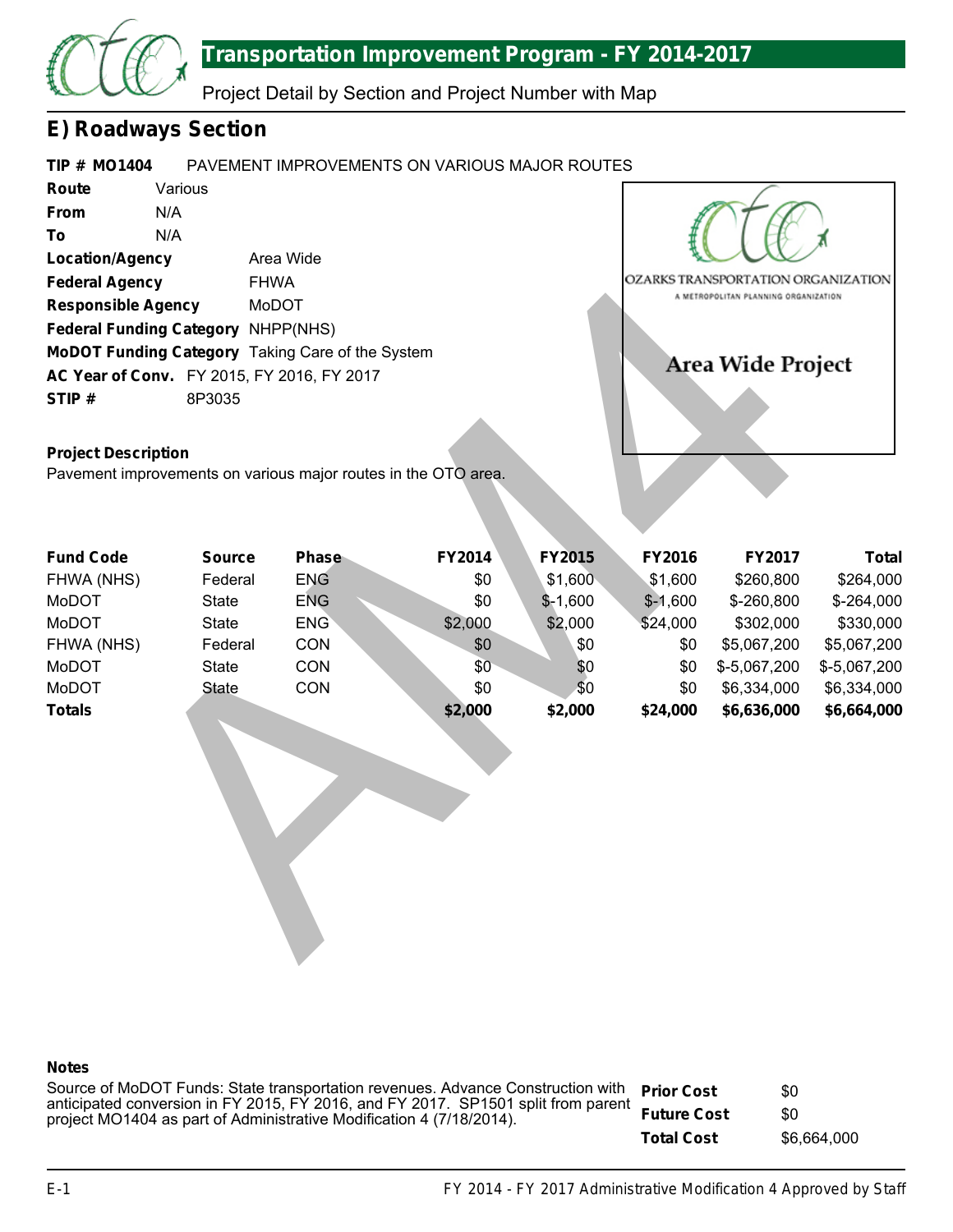

Project Detail by Section and Project Number with Map

# **E) Roadways Section**

| <b>TIP # SP1501</b>                       |                        | ROUTE 65 PAVEMENT IMPROVEMENTS AT SUNSHINE              |
|-------------------------------------------|------------------------|---------------------------------------------------------|
| Route                                     | <b>US 65</b>           |                                                         |
| <b>From</b>                               | <b>Sunshine Street</b> |                                                         |
| To                                        | <b>Sunshine Street</b> |                                                         |
| <b>Location/Agency</b>                    |                        | City of Springfield                                     |
| <b>Federal Agency</b>                     |                        | <b>FHWA</b>                                             |
| <b>Responsible Agency</b>                 |                        | MoDOT                                                   |
| <b>Federal Funding Category NHPP(NHS)</b> |                        |                                                         |
|                                           |                        | <b>MoDOT Funding Category Taking Care of the System</b> |
| AC Year of Conv. FY 2015                  |                        |                                                         |
| STIP#                                     | 8P3035B                |                                                         |



### **Project Description**

| <b>Federal Agency</b>                                                                                                               | <b>FHWA</b>   |              |        |             |                  |        |              |
|-------------------------------------------------------------------------------------------------------------------------------------|---------------|--------------|--------|-------------|------------------|--------|--------------|
| <b>Responsible Agency</b>                                                                                                           |               | MoDOT        |        |             | ve St            |        |              |
| <b>Federal Funding Category</b>                                                                                                     |               | NHPP(NHS)    |        |             | MO-D<br>$\omega$ |        |              |
| MoDOT Funding Category Taking Care of the System                                                                                    |               |              |        |             |                  |        |              |
| AC Year of Conv. FY 2015                                                                                                            |               |              |        |             | Proe             |        |              |
| STIP#                                                                                                                               | 8P3035B       |              |        |             |                  |        |              |
|                                                                                                                                     |               |              |        |             | <b>S-BRA</b>     |        |              |
|                                                                                                                                     |               |              |        |             |                  |        |              |
| <b>Project Description</b><br>Pavement improvements on various sections at the Sunshine Street (Rte. D) interchange in Springfield. |               |              |        |             |                  |        |              |
|                                                                                                                                     |               |              |        |             |                  |        |              |
|                                                                                                                                     |               |              |        |             |                  |        |              |
|                                                                                                                                     |               |              |        |             |                  |        |              |
| <b>Fund Code</b>                                                                                                                    | <b>Source</b> | <b>Phase</b> | FY2014 | FY2015      | FY2016           | FY2017 | <b>Total</b> |
| FHWA (NHS)                                                                                                                          | Federal       | <b>ENG</b>   | \$0    | \$18,400    | \$0              | \$0    | \$18,400     |
| MoDOT                                                                                                                               | <b>State</b>  | <b>ENG</b>   | \$0    | $$-18,400$  | \$0              | \$0    | $$-18,400$   |
| MoDOT                                                                                                                               | <b>State</b>  | <b>ENG</b>   | \$0    | \$23,000    | \$0              | \$0    | \$23,000     |
| FHWA (NHS)                                                                                                                          | Federal       | CON          | \$0    | \$282,400   | \$0              | \$0    | \$282,400    |
| MoDOT                                                                                                                               | <b>State</b>  | CON          | \$0    | $$-282,400$ | \$0              | \$0    | \$-282,400   |
| MoDOT                                                                                                                               | <b>State</b>  | CON          | \$0    | \$353,000   | \$0              | \$0    | \$353,000    |
| <b>Totals</b>                                                                                                                       |               |              | \$0    | \$376,000   | \$0              | \$0    | \$376,000    |
|                                                                                                                                     |               |              |        |             |                  |        |              |
|                                                                                                                                     |               |              |        |             |                  |        |              |
|                                                                                                                                     |               |              |        |             |                  |        |              |
|                                                                                                                                     |               |              |        |             |                  |        |              |
|                                                                                                                                     |               |              |        |             |                  |        |              |
|                                                                                                                                     |               |              |        |             |                  |        |              |
|                                                                                                                                     |               |              |        |             |                  |        |              |
|                                                                                                                                     |               |              |        |             |                  |        |              |
|                                                                                                                                     |               |              |        |             |                  |        |              |
|                                                                                                                                     |               |              |        |             |                  |        |              |
|                                                                                                                                     |               |              |        |             |                  |        |              |

### **Notes**

| Source of State Funds: State transportation tax revenues. Advance Construction with <b>Prior Cost</b>                  |                    | \$0       |
|------------------------------------------------------------------------------------------------------------------------|--------------------|-----------|
| anticipated conversion in FY 2015. Split from parent project MO1404 with<br>Administrative Modification 4 (7/18/2014). | <b>Future Cost</b> | \$0       |
|                                                                                                                        | <b>Total Cost</b>  | \$376,000 |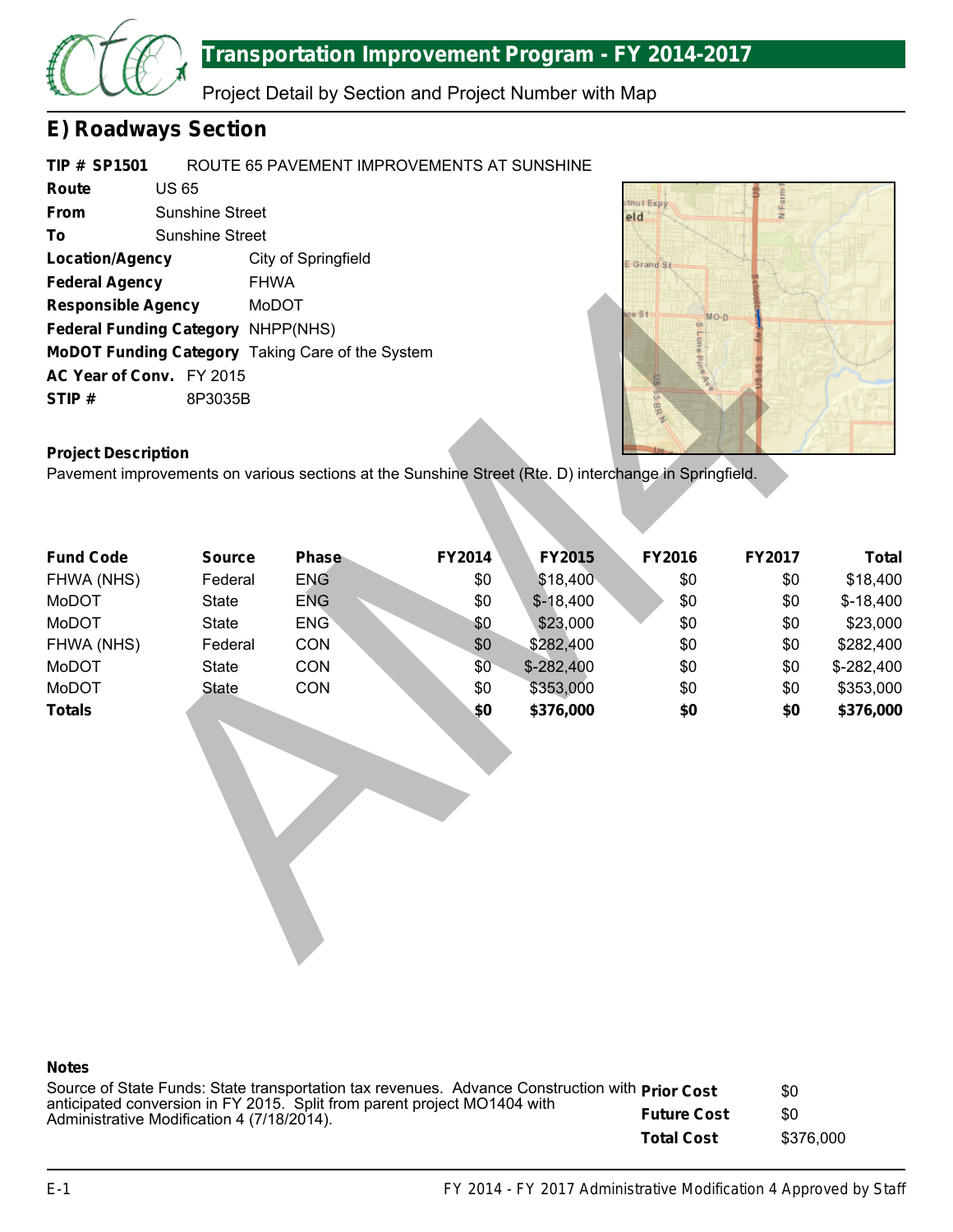

Project Detail by Section and Project Number with Map

## **E) Roadways Section**

| <b>TIP # SP1408</b>       |                        | CAMPBELL AND PLAINVIEW PHASE 3                                  |  |  |  |  |
|---------------------------|------------------------|-----------------------------------------------------------------|--|--|--|--|
| Route                     | Rte. 160               |                                                                 |  |  |  |  |
| From                      | <b>Campbell Avenue</b> |                                                                 |  |  |  |  |
| То                        | <b>Plainview Road</b>  |                                                                 |  |  |  |  |
| <b>Location/Agency</b>    |                        | City of Springfield                                             |  |  |  |  |
| <b>Federal Agency</b>     |                        | <b>FHWA</b>                                                     |  |  |  |  |
| <b>Responsible Agency</b> |                        | MoDOT                                                           |  |  |  |  |
|                           |                        | <b>Federal Funding Category NHPP(NHS), STP</b>                  |  |  |  |  |
|                           |                        | <b>MoDOT Funding Category</b> Major Projects and Emerging Needs |  |  |  |  |
| <b>AC Year of Conv.</b>   |                        |                                                                 |  |  |  |  |
| STIP#                     | 8S0690B                |                                                                 |  |  |  |  |



## **Project Description**

| <b>Location/Agency</b>                                                            |                         | City of Springfield      |                        |                  |                 |               |                        |
|-----------------------------------------------------------------------------------|-------------------------|--------------------------|------------------------|------------------|-----------------|---------------|------------------------|
| <b>Federal Agency</b>                                                             | <b>FHWA</b>             |                          |                        |                  | W Farm Road 178 |               |                        |
| <b>Responsible Agency</b>                                                         | MoDOT                   |                          |                        |                  |                 |               |                        |
| Federal Funding Category NHPP(NHS), STP                                           |                         |                          |                        |                  |                 |               |                        |
| MoDOT Funding Category Major Projects and Emerging Needs                          |                         |                          |                        |                  |                 |               |                        |
| AC Year of Conv.                                                                  |                         |                          |                        |                  |                 |               |                        |
| STIP#                                                                             | 8S0690B                 |                          |                        |                  |                 | Christian 166 |                        |
| <b>Project Description</b>                                                        |                         |                          |                        |                  |                 |               |                        |
| Intersection improvements at Rte. 160 (Campbell Ave.) and Plainview Road, Phase 3 |                         |                          |                        |                  |                 |               |                        |
|                                                                                   |                         |                          |                        |                  |                 |               |                        |
|                                                                                   |                         |                          |                        |                  |                 |               |                        |
|                                                                                   |                         |                          |                        |                  |                 |               |                        |
| <b>Fund Code</b><br>MoDOT                                                         | <b>Source</b>           | Phase                    | FY2014                 | <b>FY2015</b>    | FY2016          | FY2017        | <b>Total</b>           |
| FHWA (STP-U)                                                                      | <b>State</b><br>Federal | <b>ENG</b><br><b>ROW</b> | \$180,000<br>\$595,000 | \$129,000<br>\$0 | \$0<br>\$0      | \$0<br>\$0    | \$309,000<br>\$595,000 |
| <b>LOCAL</b>                                                                      | Local                   | <b>ROW</b>               | \$282,000              | \$0              | \$0             | \$0           | \$282,000              |
| MoDOT                                                                             | <b>State</b>            | <b>ROW</b>               | \$90,000               | \$0              | \$0             | \$0           | \$90,000               |
| <b>MoDOT</b>                                                                      | <b>State</b>            | <b>CON</b>               | \$0                    | \$1,148,000      | \$0             | \$0           | \$1,148,000            |
| <b>Totals</b>                                                                     |                         |                          | \$1,147,000            | \$1,277,000      | \$0             | \$0           | \$2,424,000            |
|                                                                                   |                         |                          |                        |                  |                 |               |                        |
|                                                                                   |                         |                          |                        |                  |                 |               |                        |

### **Notes**

**Prior Cost Future Cost Total Cost** Source of state funds: State of Missouri transportation tax revenues in statewide cost share program. Source of Local funds: City of Springfield 1/8 Cent Transportation Sales Tax revenues and Greene County Road and Bridge Tax revenues. \$132,944 of local funds from Greene County. \$0 \$0 \$2,424,000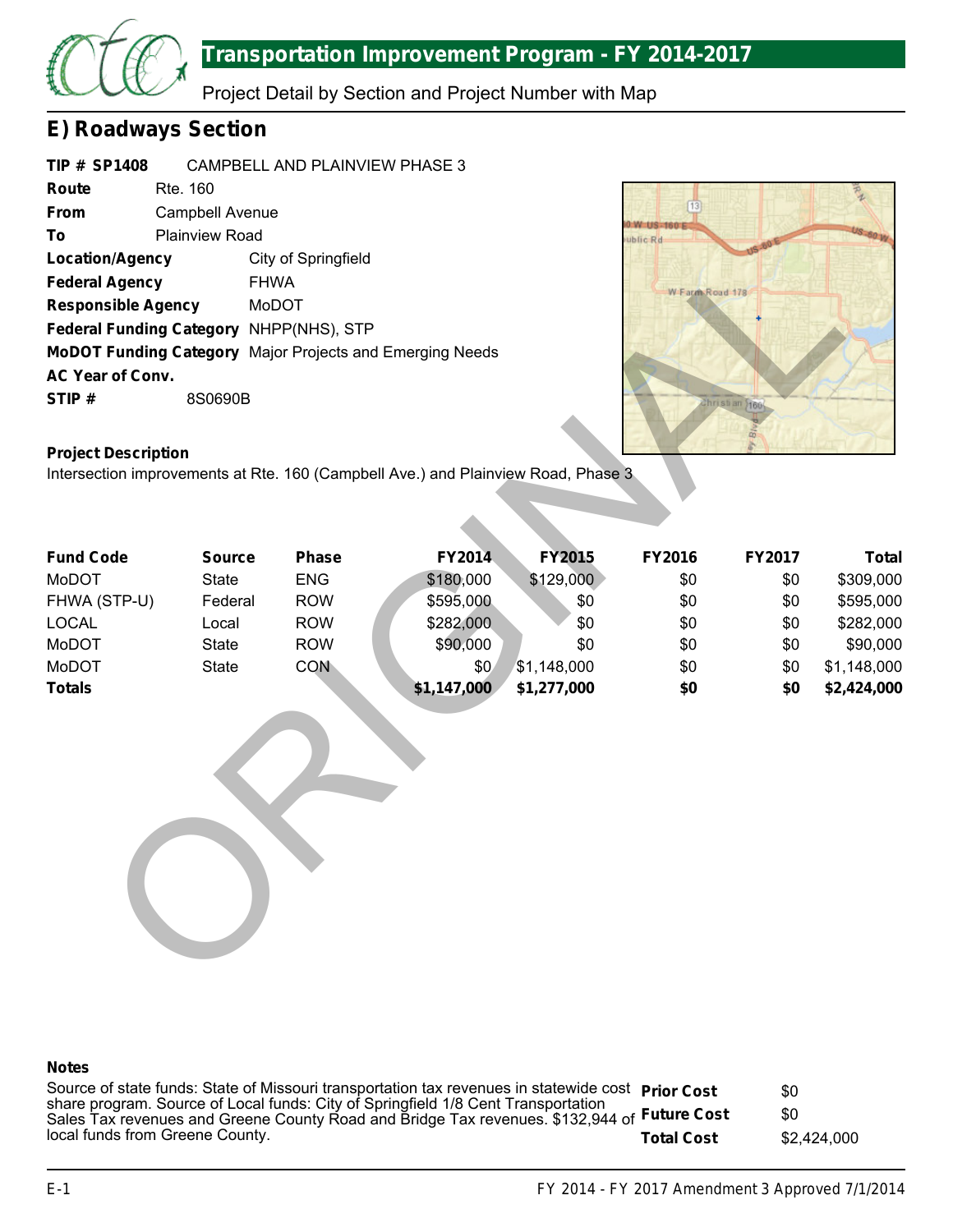

Project Detail by Section and Project Number with Map

## **E) Roadways Section**

| <b>TIP # SP1408</b>       |                        | CAMPBELL AND PLAINVIEW PHASE 3                                  |  |  |  |  |
|---------------------------|------------------------|-----------------------------------------------------------------|--|--|--|--|
| Route                     | Rte. 160               |                                                                 |  |  |  |  |
| From                      | <b>Campbell Avenue</b> |                                                                 |  |  |  |  |
| То                        | <b>Plainview Road</b>  |                                                                 |  |  |  |  |
| <b>Location/Agency</b>    |                        | City of Springfield                                             |  |  |  |  |
| <b>Federal Agency</b>     |                        | <b>FHWA</b>                                                     |  |  |  |  |
| <b>Responsible Agency</b> |                        | MoDOT                                                           |  |  |  |  |
|                           |                        | <b>Federal Funding Category NHPP(NHS), STP</b>                  |  |  |  |  |
|                           |                        | <b>MoDOT Funding Category</b> Major Projects and Emerging Needs |  |  |  |  |
| <b>AC Year of Conv.</b>   |                        |                                                                 |  |  |  |  |
| STIP#                     | 8S0690B                |                                                                 |  |  |  |  |



### **Project Description**

| <b>Federal Agency</b>                                                                                           | <b>FHWA</b>   |            |             |               | W Farm Road 178 |               |              |
|-----------------------------------------------------------------------------------------------------------------|---------------|------------|-------------|---------------|-----------------|---------------|--------------|
| <b>Responsible Agency</b>                                                                                       |               | MoDOT      |             |               |                 |               |              |
| Federal Funding Category NHPP(NHS), STP                                                                         |               |            |             |               |                 |               |              |
| MoDOT Funding Category Major Projects and Emerging Needs                                                        |               |            |             |               |                 |               |              |
| AC Year of Conv.                                                                                                |               |            |             |               |                 |               |              |
| STIP#                                                                                                           | 8S0690B       |            |             |               | Christi         | $n \nmid 160$ |              |
|                                                                                                                 |               |            |             |               |                 |               |              |
|                                                                                                                 |               |            |             |               |                 |               |              |
| <b>Project Description</b><br>Intersection improvements at Rte. 160 (Campbell Ave.) and Plainview Road, Phase 3 |               |            |             |               |                 |               |              |
|                                                                                                                 |               |            |             |               |                 |               |              |
|                                                                                                                 |               |            |             |               |                 |               |              |
|                                                                                                                 |               |            |             |               |                 |               |              |
| <b>Fund Code</b>                                                                                                | <b>Source</b> | Phase      | FY2014      | <b>FY2015</b> | FY2016          | FY2017        | <b>Total</b> |
| MoDOT                                                                                                           | <b>State</b>  | <b>ENG</b> | \$225,000   | \$129,000     | \$0             | \$0           | \$354,000    |
| FHWA (STP-U)                                                                                                    | Federal       | <b>ROW</b> | \$595,000   | \$0           | \$0             | \$0           | \$595,000    |
| <b>LOCAL</b>                                                                                                    | Local         | <b>ROW</b> | \$282,000   | \$0           | \$0             | \$0           | \$282,000    |
| MoDOT                                                                                                           | <b>State</b>  | <b>ROW</b> | \$90,000    | \$0           | \$0             | \$0           | \$90,000     |
| MoDOT                                                                                                           | <b>State</b>  | CON        | \$0         | \$1,148,000   | \$0             | \$0           | \$1,148,000  |
| <b>Totals</b>                                                                                                   |               |            | \$1,192,000 | \$1,277,000   | \$0             | \$0           | \$2,469,000  |
|                                                                                                                 |               |            |             |               |                 |               |              |
|                                                                                                                 |               |            |             |               |                 |               |              |
|                                                                                                                 |               |            |             |               |                 |               |              |
|                                                                                                                 |               |            |             |               |                 |               |              |
|                                                                                                                 |               |            |             |               |                 |               |              |
|                                                                                                                 |               |            |             |               |                 |               |              |
|                                                                                                                 |               |            |             |               |                 |               |              |
|                                                                                                                 |               |            |             |               |                 |               |              |
|                                                                                                                 |               |            |             |               |                 |               |              |
|                                                                                                                 |               |            |             |               |                 |               |              |
|                                                                                                                 |               |            |             |               |                 |               |              |
|                                                                                                                 |               |            |             |               |                 |               |              |

### **Notes**

**Prior Cost Future Cost Total Cost** Source of state funds: State of Missouri transportation tax revenues in statewide cost share program. Source of Local funds: City of Springfield 1/8 Cent Transportation Sales Tax revenues and Greene County Road and Bridge Tax revenues. \$132,944 of local funds from Greene County. \$0 \$0 \$2,469,000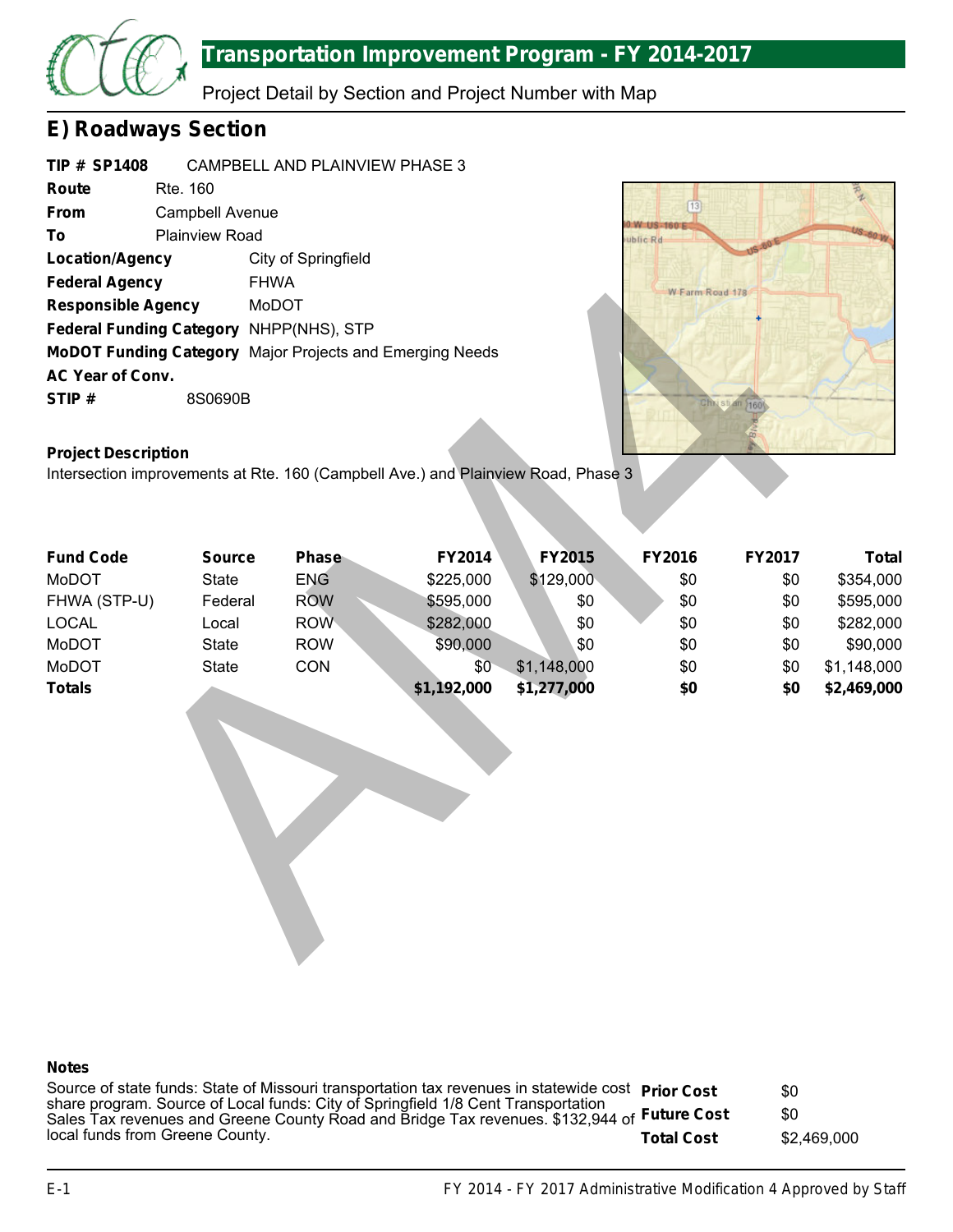| YEARLY SUMMARY   |                  |                                          |             |                      |            |                   |                   |            |                        |                      |                         |                 |                   |                          |
|------------------|------------------|------------------------------------------|-------------|----------------------|------------|-------------------|-------------------|------------|------------------------|----------------------|-------------------------|-----------------|-------------------|--------------------------|
| <b>PROJECT</b>   |                  |                                          |             |                      | Federal    |                   |                   |            |                        | Local                |                         | <b>State</b>    |                   | <b>TOTAL</b>             |
|                  |                  | FHWA (STP-U) FHWA (SAFETY) FHWA (BRIDGE) |             | FHWA (STP)           | FHWA (I/M) | <b>FHWA (130)</b> | <b>FHWA (NHS)</b> | FHWA (BRM) | <b>FHWA (BRO)</b>      | LOCAL                | <b>MoDOT</b>            | <b>MoDOT-AC</b> | <b>MoDOT-GCSA</b> |                          |
| FY 2014          |                  |                                          |             |                      |            |                   |                   |            |                        |                      |                         |                 |                   |                          |
| BA1401           | \$264,699        | \$0                                      | \$0         | \$0                  | \$0        | \$0               | \$0               | \$0        | \$0                    | \$66,175             | \$0                     | \$0             | \$0               | \$330,874                |
| CC0901           | \$0              | \$0                                      | \$0         | \$0                  | \$0        | \$0               | \$0               | \$0        | \$0                    | \$0                  | \$2,000                 | \$0             | \$0               | \$2,000                  |
| CC1102<br>CC1110 | \$0<br>\$228,000 | \$0<br>\$0                               | \$0<br>\$0  | \$0<br>\$0           | \$0<br>\$0 | \$0<br>\$0        | \$0<br>\$0        | \$0<br>\$0 | \$0<br>\$0             | \$0<br>\$100,000     | \$2,000<br>\$386,000    | \$0<br>\$0      | \$0<br>\$0        | \$2,000<br>\$714,000     |
| CC1201           | \$0              | \$1,759,500                              | \$0         | \$0                  | \$0        | \$0               | \$0               | \$0        | \$0                    | \$0                  | \$195,500               | \$0             | \$0               | \$1,955,000              |
| CC1202           | \$0              | \$200,400                                | \$0         | \$0                  | \$0        | \$0               | \$0               | \$0        | \$0                    | \$0                  | \$22,600                | \$0             | \$0               | \$223,000                |
| CC1203           | \$0              | \$0                                      | \$0         | \$0                  | \$0        | \$0               | \$320,000         | \$0        | \$0                    | \$0                  | \$33,000                | \$0             | \$0               | \$353,000                |
| CC1301           | \$0              | \$50,000                                 | \$0         | \$0                  | \$0        | \$0               | \$0               | \$0        | \$0                    | \$0                  | \$189,000               | \$0             | \$0               | \$239,000                |
| CC1302           | \$0              | \$891,000                                | \$0         | \$0                  | \$0        | \$0               | \$0               | \$0        | \$0                    | \$0                  | \$99,000                | \$0             | \$0               | \$990,000                |
| CC1303           | \$0              | \$184,000                                | \$0         | \$0                  | \$0        | \$0               | \$0               | \$0        | \$0                    | \$0                  | \$1,686,000             | \$0             | \$0               | \$1,870,000              |
| CC1304           | \$0              | \$101,700                                | \$0         | \$0                  | \$0        | \$0               | \$0               | \$0        | \$0                    | \$0                  | \$11,300                | \$0             | \$0               | \$113,000                |
| CC1305           | \$0              | \$143,100                                | \$0         | \$0                  | \$0        | \$0               | \$0               | \$0        | \$0                    | \$0                  | \$15,900                | \$0             | \$0               | \$159,000                |
| CC1306           | \$0              | \$0                                      | \$0<br>\$0  | \$2,387,200<br>\$0   | \$0<br>\$0 | \$0<br>\$0        | \$0<br>\$0        | \$0<br>\$0 | \$0<br>\$0             | \$0<br>\$0           | (\$2,387,200)           | \$0<br>\$0      | \$0<br>\$0        | \$0                      |
| CC1401<br>GR1010 | \$0<br>\$0       | \$270,900<br>\$0                         | \$0         | \$0                  | \$0        | \$0               | \$0               | \$0        | \$0                    | \$0                  | \$30,100<br>\$1,160,000 | \$0             | \$0               | \$301,000<br>\$1,160,000 |
| GR1104           | \$0              | \$0                                      | \$0         | \$0                  | \$0        | \$80,000          | \$0               | \$0        | \$0                    | \$0                  | \$0                     | \$0             | \$20,000          | \$100,000                |
| GR1206           | \$0              | \$0                                      | \$2,008,000 | \$0                  | \$0        | \$0               | \$0               | \$0        | \$0                    | \$0                  | \$502,000               | \$0             | \$0               | \$2,510,000              |
| GR1213           | \$0              | \$0                                      | \$0         | \$0                  | \$0        | \$0               | \$0               | \$0        | \$1,133,600            | \$283,400            | \$0                     | \$0             | \$0               | \$1,417,000              |
| GR1303           | \$0              | \$0                                      | \$0         | \$3,588,800          | \$0        | \$0               | \$0               | \$0        | \$0                    | \$0                  | (\$3,588,800)           | \$0             | \$0               | \$0                      |
| GR1304           | \$0              | \$0                                      | \$0         | \$0                  | \$0        | \$0               | \$0               | \$0        | \$0                    | \$0                  | \$387,400               | \$1,549,600     | \$0               | \$1,937,000              |
| GR1305           | \$0              | \$0                                      | \$0         | \$0                  | \$0        | \$0               | \$0               | \$0        | \$0                    | \$0                  | \$2,785,000             | \$0             | \$0               | \$2,785,000              |
| GR1306           | \$0              | \$0                                      | \$0         | \$0                  | \$0        | \$0               | \$0               | \$0        | \$0                    | \$0                  | \$1,839,000             | \$0             | \$0               | \$1,839,000              |
| GR1308           | \$0              | \$0                                      | \$0         | \$0                  | \$0        | \$0               | \$0               | \$0        | \$0                    | \$0                  | \$0                     | \$0             | \$0               | \$0                      |
| GR1309           | \$0              | \$0                                      | \$0         | \$0                  | \$0        | \$0               | \$52,852          | \$0        | \$0                    | \$0                  | (\$52,852)              | \$0             | \$0               | \$0                      |
| GR1311<br>GR1312 | \$0<br>\$0       | \$0<br>\$0                               | \$0<br>\$0  | \$0<br>\$0           | \$0<br>\$0 | \$0<br>\$0        | \$0<br>\$0        | \$0<br>\$0 | \$168,000<br>\$371,200 | \$42,000<br>\$92,800 | \$0<br>\$0              | \$0<br>\$0      | \$0<br>\$0        | \$210,000<br>\$464,000   |
| GR1401           | \$0              | \$0                                      | \$0         | \$0                  | \$0        | \$0               | \$0               | \$0        | \$0                    | \$0                  | \$314,000               | \$0             | \$0               | \$314,000                |
| GR1402           | \$0              | \$0                                      | \$0         | \$0                  | \$0        | \$247,500         | \$0               | \$0        | \$0                    | \$0                  | \$169,000               | \$0             | \$27,500          | \$444,000                |
| GR1403           | \$0              | \$0                                      | \$0         | \$0                  | \$0        | \$0               | \$0               | \$0        | \$0                    | \$0                  | \$2,000                 | \$0             | \$0               | \$2,000                  |
| GR1404           | \$0              | \$0                                      | \$0         | \$0                  | \$216,000  | \$0               | \$0               | \$0        | \$0                    | \$0                  | \$0                     | \$0             | \$0               | \$216,000                |
| GR1405           | \$0              | \$56,000                                 | \$0         | \$0                  | \$0        | \$0               | \$0               | \$0        | \$0                    | \$0                  | \$309,000               | \$0             | \$0               | \$365,000                |
| GR1406           | \$0              | \$28,000                                 | \$0         | \$0                  | \$0        | \$0               | \$0               | \$0        | \$0                    | \$0                  | \$689,000               | \$0             | \$0               | \$717,000                |
| GR1407           | \$0              | \$0                                      | \$0         | \$0                  | \$0        | \$0               | \$0               | \$0        | \$0                    | \$150,000            | \$18,000                | \$0             | \$0               | \$168,000                |
| GR1408           | \$0              | \$0                                      | \$0         | \$0                  | \$0        | \$0               | \$0               | \$0        | \$0                    | \$0                  | \$400                   | \$1,600         | \$0               | \$2,000                  |
| MO1105           | \$0<br>\$0       | \$0<br>\$0                               | \$0<br>\$0  | \$0<br>\$0           | \$0<br>\$0 | \$0<br>\$0        | \$0<br>\$0        | \$0<br>\$0 | \$0<br>\$0             | \$0<br>\$0           | \$284,000               | \$0             | \$0<br>\$0        | \$284,000                |
| MO1150<br>MO1201 | \$0              | \$900                                    | \$0         | \$0                  | \$0        | \$0               | \$0               | \$0        | \$0                    | \$0                  | \$193,000<br>\$100      | \$0<br>\$0      | \$0               | \$193,000<br>\$1,000     |
| MO1401           | \$0              | \$0                                      | \$0         | \$0                  | \$0        | \$0               | \$0               | \$0        | \$0                    | \$0                  | \$52,000                | \$0             | \$0               | \$52,000                 |
| MO1403           | \$268,000        | \$0                                      | \$0         | \$0                  | \$0        | \$0               | \$0               | \$0        | \$0                    | \$67,000             | \$673,000               | \$0             | \$0               | \$1,008,000              |
| MO1404           | \$0              | \$0                                      | \$0         | \$0                  | \$0        | \$0               | \$0               | \$0        | \$0                    | \$0                  | \$2,000                 | \$0             | \$0               | \$2,000                  |
| MO1405           | \$0              | \$0                                      | \$0         | \$0                  | \$0        | \$0               | \$0               | \$0        | \$0                    | \$0                  | \$25,000                | \$0             | \$0               | \$25,000                 |
| MO1406           | \$0              | \$0                                      | \$0         | \$0                  | \$0        | \$0               | \$0               | \$0        | \$0                    | \$0                  | \$807,000               | \$0             | \$0               | \$807,000                |
| MO1407           | \$0              | \$0                                      | \$0         | \$0                  | \$0        | \$0               | \$0               | \$0        | \$0                    | \$0                  | \$660,000               | \$0             | \$0               | \$660,000                |
| MO1408           | \$0              | \$0                                      | \$0         | \$0                  | \$0        | \$0               | \$0               | \$0        | \$0                    | \$0                  | \$3,000                 | \$0             | \$0               | \$3,000                  |
| MO1409           | \$0              | \$0                                      | \$0         | \$0                  | \$0        | \$0               | \$0               | \$0        | \$0                    | \$0                  | \$2,000                 | \$0             | \$0               | \$2,000                  |
| MO1410<br>MO1411 | \$0<br>\$0       | \$0<br>\$0                               | \$0<br>\$0  | \$12,000<br>\$16,000 | \$0<br>\$0 | \$0<br>\$0        | \$0<br>\$0        | \$0<br>\$0 | \$0<br>\$0             | \$0<br>\$0           | \$3,000<br>\$4,000      | \$0<br>\$0      | \$0<br>\$0        | \$15,000<br>\$20,000     |
| MO1501           | \$0              | \$0                                      | \$0         | \$0                  | \$0        | \$0               | \$0               | \$0        | \$0                    | \$0                  | \$2,000                 | \$0             | \$0               | \$2,000                  |
| MO1505           | \$0              | \$0                                      | \$0         | \$0                  | \$0        | \$0               | \$0               | \$0        | \$0                    | \$0                  | \$2,000                 | \$0             | \$0               | \$2,000                  |
| MO1605           | \$0              | \$0                                      | \$0         | \$0                  | \$0        | \$0               | \$0               | \$0        | \$0                    | \$0                  | \$2,000                 | \$0             | \$0               | \$2,000                  |
| MO1705           | \$0              | \$0                                      | \$0         | \$0                  | \$0        | \$0               | \$0               | \$0        | \$0                    | \$0                  | \$2,000                 | \$0             | \$0               | \$2,000                  |
| NX0701           | \$301,920        | \$0                                      | \$0         | \$0                  | \$0        | \$0               | \$0               | \$0        | \$0                    | \$75,480             | \$0                     | \$0             | \$0               | \$377,400                |
| NX0703           | \$76,000         | \$0                                      | \$0         | \$0                  | \$0        | \$0               | \$0               | \$0        | \$0                    | \$19,000             | \$0                     | \$0             | \$0               | \$95,000                 |
| NX0801           | \$0              | \$0                                      | \$0         | \$0                  | \$0        | \$0               | \$0               | \$0        | \$0                    | \$175,000            | \$0                     | \$0             | \$0               | \$175,000                |
| NX0803           | \$0              | \$0                                      | \$0         | \$0                  | \$0        | \$0               | \$0               | \$0        | \$0                    | \$1,313,314          | \$0                     | \$0             | \$0               | \$1,313,314              |
| NX0906           | \$0              | \$0                                      | \$0         | \$0                  | \$0        | \$0               | \$0               | \$0        | \$0                    | \$0                  | \$2,000                 | \$0             | \$0               | \$2,000                  |
| NX1401<br>OK1006 | \$0<br>\$0       | \$0<br>\$0                               | \$0<br>\$0  | \$0<br>\$535,200     | \$0<br>\$0 | \$0<br>\$0        | \$0<br>\$0        | \$0<br>\$0 | \$0<br>\$0             | \$188,700<br>\$0     | \$0                     | \$0<br>\$0      | \$0<br>\$0        | \$188,700<br>\$0         |
| OK1401           | \$0              | \$0                                      | \$0         | \$0                  | \$0        | \$0               | \$0               | \$0        | \$0                    | \$0                  | (\$535,200)<br>\$2,000  | \$0             | \$0               | \$2,000                  |
| RG0901           | \$0              | \$0                                      | \$0         | \$0                  | \$0        | \$0               | \$0               | \$0        | \$0                    | \$0                  | \$2,000                 | \$0             | \$0               | \$2,000                  |
| RG1201           | \$0              | \$0                                      | \$0         | \$0                  | \$0        | \$0               | \$0               | \$0        | \$0                    | \$0                  | \$1,000                 | \$0             | \$0               | \$1,000                  |
| RP1201           | \$0              | \$0                                      | \$0         | \$0                  | \$0        | \$0               | \$217,600         | \$0        | \$0                    | \$0                  | (\$217,600)             | \$0             | \$0               | \$0                      |
| RP1301           | \$0              | \$0                                      | \$0         | \$0                  | \$0        | \$0               | \$0               | \$0        | \$0                    | \$0                  | \$1,683,000             | \$0             | \$0               | \$1,683,000              |
| RP1302           | \$0              | \$0                                      | \$0         | \$0                  | \$0        | \$0               | \$949,600         | \$0        | \$0                    | \$0                  | (\$949,600)             | \$0             | \$0               | \$0                      |
| RP1303           | \$64,000         | .ፍስ                                      | \$0         | \$0                  | \$0        | \$0               | \$0               | \$0        | \$0                    | \$16,000             | \$0                     | \$0             | \$0               | \$80,000                 |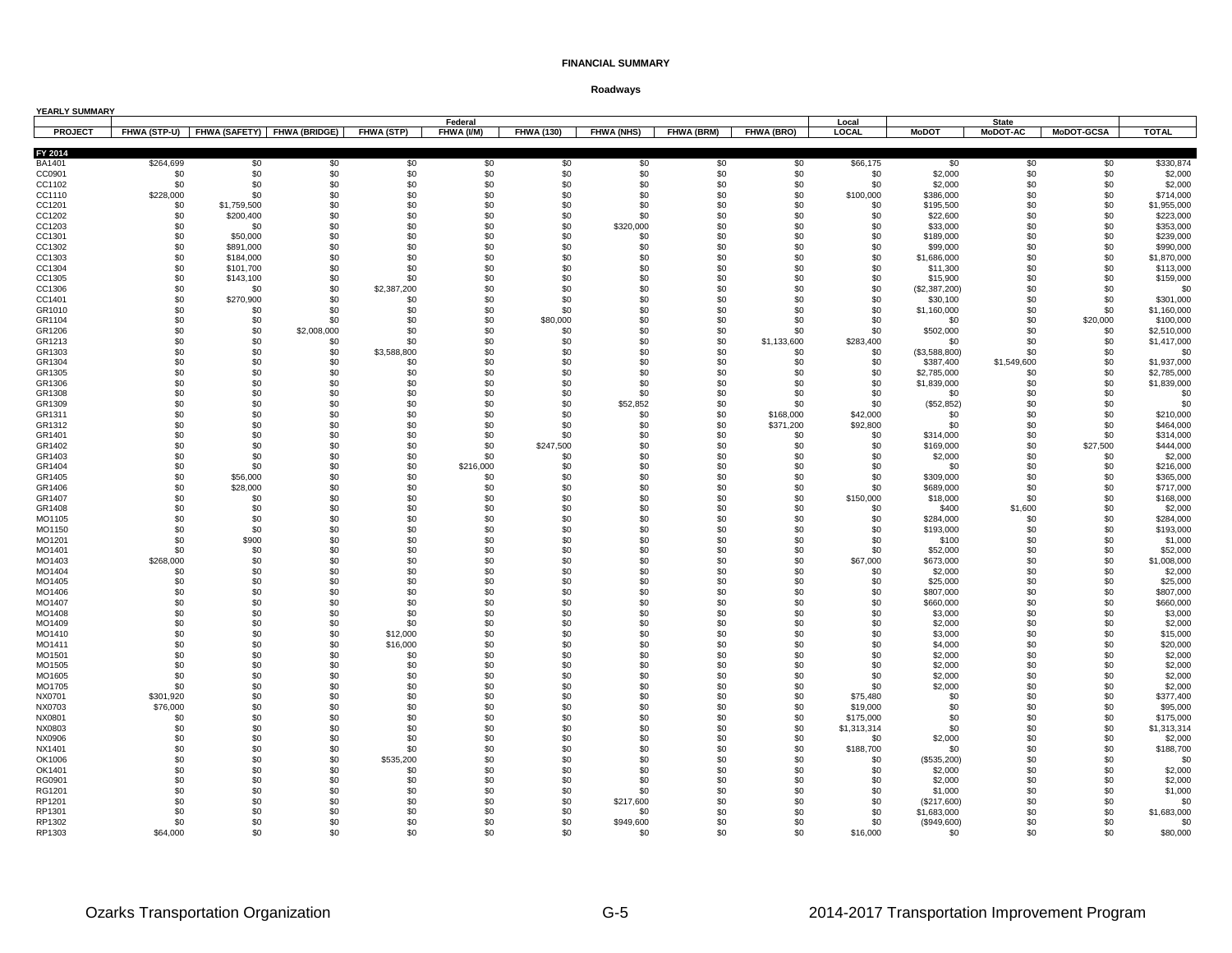| YEARLY SUMMARY    |                     |                             |                 |              |                 |                   |                   |             |                 |              |                |                 |                   |              |
|-------------------|---------------------|-----------------------------|-----------------|--------------|-----------------|-------------------|-------------------|-------------|-----------------|--------------|----------------|-----------------|-------------------|--------------|
|                   |                     |                             |                 |              | Federal         |                   |                   |             |                 | Local        |                | <b>State</b>    |                   |              |
| <b>PROJECT</b>    | <b>FHWA (STP-U)</b> | FHWA (SAFETY) FHWA (BRIDGE) |                 | FHWA (STP)   | FHWA (I/M)      | <b>FHWA (130)</b> | <b>FHWA (NHS)</b> | FHWA (BRM)  | FHWA (BRO)      | LOCAL        | <b>MoDOT</b>   | <b>MoDOT-AC</b> | <b>MoDOT-GCSA</b> | <b>TOTAL</b> |
|                   |                     |                             |                 |              |                 |                   |                   |             |                 |              |                |                 |                   |              |
| FY 2014 continued |                     |                             |                 |              |                 |                   |                   |             |                 |              |                |                 |                   |              |
| RP1305            | \$0                 | \$0                         | \$0             | \$0          | \$0             | \$0               | \$182,400         | \$0         | \$0             | \$0          | (\$182,400)    | \$0             | \$0               | \$0          |
| RP1401            | \$0                 | \$0                         | \$0             | \$0          | \$0             | \$0               | \$0               | \$0         | \$0             | \$0          | \$2,000        | \$0             | \$0               | \$2,000      |
| SP1018            | \$0                 | \$0                         | \$80,000        | \$0          | \$0             | \$0               | \$0               | \$0         | \$0             | \$0          | \$20,000       | \$0             | \$0               | \$100,000    |
| SP1021            | \$0                 | \$0                         | \$0             | \$660,000    | \$0             | \$0               | \$0               | \$0         | \$0             | \$0          | $($ \$660,000) | \$0             | \$0               | \$0          |
| SP1106            | \$0                 | \$0                         | \$0             | \$0          | \$0             | \$0               | \$0               | \$0         | \$0             | \$0          | \$5,000        | \$0             | \$0               | \$5,000      |
| SP1108            | \$2,791,367         | \$0                         | \$0             | \$0          | \$0             | \$0               | \$512,000         | \$1,189,657 | \$0             | \$4,153,300  | \$3,961,475    | \$0             | \$0               | \$12,607,799 |
| SP1109            | \$0                 | \$0                         | \$0             | \$2,067,400  | \$0             | \$0               | \$24,000          | \$0         | \$0             | \$2,000,000  | \$56,000       | \$0             | \$0               | \$4,147,400  |
| SP1110            | \$0                 | \$0                         | \$0             | \$0          | \$0             | \$0               | \$1,256,800       | \$0         | \$0             | \$0          | (\$1,256,800)  | \$0             | \$0               | \$0          |
| SP1112            | \$0                 | \$0                         | \$0             | \$0          | \$0             | \$0               | \$0               | \$0         | \$0             | \$0          | \$5,000        | \$0             | \$0               | \$5,000      |
| SP1122            | \$0                 | \$0                         | \$0             | \$268,048    | \$0             | \$0               | \$0               | \$0         | \$0             | \$0          | \$0            | \$0             | \$0               | \$268,048    |
| SP1202            | \$0                 | \$0                         | \$0             | \$0          | \$0             | \$0               | \$1,175,200       | \$0         | \$0             | \$0          | (\$1,175,200)  | \$0             | \$0               | \$0          |
| SP1203            | \$0                 | \$0                         | \$0             | \$819,200    | \$0             | \$0               | \$0               | \$0         | \$0             | \$0          | (\$819,200)    | \$0             | \$0               | \$0          |
| SP1204            | \$0                 | \$0                         | \$0             | \$0          | \$0             | \$0               | \$0               | \$0         | \$0             | \$0          | \$2,000        | \$0             | \$0               | \$2,000      |
| SP1206            | \$0                 | \$129,000                   | \$0             | \$0          | \$0             | \$0               | \$55,200          | \$0         | \$0             | \$0          | \$542,800      | \$0             | \$0               | \$727,000    |
| SP1209            | \$0                 | \$0                         | \$0             | \$499,915    | \$0             | \$0               | \$0               | \$0         | \$0             | \$124,979    | \$0            | \$0             | \$0               | \$624,894    |
| SP1213            | \$2,584,800         | \$0                         | \$0             | \$0          | \$0             | \$0               | \$0               | \$0         | \$0             | \$1,083,700  | \$230,000      | \$0             | \$0               | \$3,898,500  |
| SP1302            | \$0                 | \$0                         | \$0             | \$0          | \$0             | \$80,000          | \$0               | \$0         | \$0             | \$0          | \$0            | \$0             | \$20,000          | \$100,000    |
| SP1306            | \$0                 | \$0                         | \$0             | \$0          | \$0             | \$160,000         | \$0               | \$0         | \$0             | \$0          | \$40,000       | \$0             | \$0               | \$200,000    |
| SP1312            | \$0                 | \$0                         | \$0             | \$0          | \$0             | \$0               | \$0               | \$0         | \$0             | \$0          | \$2,312,000    | \$0             | \$0               | \$2,312,000  |
| SP1313            | \$3,105,258         | \$0                         | \$0             | \$0          | \$0             | \$0               | \$0               | \$0         | \$0             | \$776,269    | \$4,532,473    | \$0             | \$0               | \$8,414,000  |
| SP1314            | \$0                 | \$0                         | \$0             | \$0          | \$0             | \$0               | \$0               | \$0         | \$0             | \$0          | \$1,266,000    | \$0             | \$0               | \$1,266,000  |
| SP1315            | \$0                 | \$0                         | \$0             | \$0          | \$0             | \$0               | \$0               | \$0         | \$0             | \$0          | \$4,000        | \$0             | \$0               | \$4,000      |
| SP1316            | \$0                 | \$0                         | \$0             | \$0          | \$0             | \$0               | \$0               | \$0         | \$0             | \$0          | \$17,000       | \$0             | \$0               | \$17,000     |
| SP1317            | \$0                 | \$0                         | \$0             | \$0          | \$0             | \$0               | \$0               | \$0         | \$0             | \$0          | \$860,000      | \$0             | \$0               | \$860,000    |
| SP1318            | \$0                 | \$0                         | \$0             | \$0          | \$0             | \$0               | \$0               | \$0         | \$0             | \$0          | \$10,000       | \$0             | \$0               | \$10,000     |
| SP1319            | \$0                 | \$0                         | \$0             | \$0          | \$0             | \$0               | \$0               | \$0         | \$0             | \$0          | \$999,000      | \$0             | \$0               | \$999,000    |
| SP1321            | \$10,000            | \$0                         | \$0             | \$0          | \$0             | \$0               | \$0               | \$0         | \$0             | \$3,984      | \$0            | \$0             | \$0               | \$13,984     |
| SP1322            | \$0                 | \$0                         | \$0             | \$0          | \$0             | \$0               | \$0               | \$0         | \$0             | \$1,151,244  | \$362,610      | \$0             | \$0               | \$1,513,854  |
| SP1323            | \$0                 | \$0                         | \$0             | \$0          | \$0             | \$0               | \$0               | \$0         | \$0             | \$0          | \$5,000        | \$0             | \$0               | \$5,000      |
| SP1324            | \$0                 | \$0                         | \$0             | \$0          | \$0             | \$0               | \$0               | \$0         | \$0             | \$0          | \$469,000      | \$0             | \$0               | \$469,000    |
| SP1401            | \$0                 | \$0                         | \$0             | \$0          | \$0             | \$0               | \$0               | \$0         | \$0             | \$0          | \$3,000        | \$0             | \$0               | \$3,000      |
| SP1403            | \$0                 | \$0                         | \$0             | \$0          | \$0             | \$0               | \$0               | \$0         | \$0             | \$0          | \$602,000      | \$0             | \$0               | \$602,000    |
| SP1404            | \$0                 | \$0                         | \$0             | \$0          | \$0             | \$0               | \$0               | \$0         | \$0             | \$0          | \$390,000      | \$0             | \$0               | \$390,000    |
| SP1405            | \$0                 | \$0                         | \$0             | \$0          | \$0             | \$0               | \$0               | \$0         | \$0             | \$0          | \$2,000        | \$0             | \$0               | \$2,000      |
| SP1407            | \$300,000           | \$0                         | \$0             | \$0          | \$0             | \$0               | \$0               | \$0         | \$0             | \$142,000    | \$780,000      | \$0             | \$0               | \$1,222,000  |
| SP1408            | \$595,000           | SO <sub>2</sub>             | SO <sub>2</sub> | SO           | SO <sub>2</sub> | SO                | SO                | SO          | SO <sub>2</sub> | \$282,000    | \$315,000      | $\Omega$        | SO <sub>2</sub>   | \$1,192,000  |
| SP1409            | \$0                 | \$0                         | \$0             | \$0          | \$0             | \$0               | \$0               | \$0         | \$0             | \$0          | \$2,000        | \$0             | \$0               | \$2,000      |
| SP1410            | \$0                 | \$0                         | \$0             | \$0          | \$0             | \$0               | \$0               | \$0         | \$0             | \$0          | \$2,000        | \$0             | \$0               | \$2,000      |
| SP1411            | \$0                 | \$0                         | \$0             | \$0          | \$0             | \$0               | \$0               | \$0         | \$0             | \$0          | \$6,000        | \$0             | \$0               | \$6,000      |
| SP1415            | \$0                 | \$0                         | \$0             | \$0          | \$0             | \$0               | \$0               | \$0         | \$0             | \$0          | \$10,000       | \$0             | \$0               | \$10,000     |
| SP1416            | \$0                 | \$0                         | \$0             | \$0          | \$0             | \$0               | \$0               | \$0         | \$0             | \$0          | \$8,000        | \$0             | \$0               | \$8,000      |
| SP1417            | \$799,517           | \$0                         | \$0             | \$0          | \$0             | \$0               | \$0               | \$0         | \$0             | \$199,879    | \$999,684      | \$0             | \$0               | \$1,999,080  |
| ST1101            | \$0                 | \$222,000                   | \$0             | \$0          | \$0             | \$0               | \$0               | \$0         | \$0             | \$0          | \$544,000      | \$0             | \$0               | \$766,000    |
| ST1201            | \$0                 | \$0                         | \$0             | \$0          | \$0             | \$0               | \$0               | \$0         | \$0             | \$0          | \$584,000      | \$0             | \$0               | \$584,000    |
| ST1401            | \$0                 | \$126,000                   | \$0             | \$0          | \$0             | \$0               | \$0               | \$0         | \$0             | \$0          | \$234,000      | \$0             | \$0               | \$360,000    |
| WI1201            | \$0                 | \$0                         | \$0             | \$470,200    | \$0             | \$0               | \$0               | \$0         | \$0             | \$0          | (\$470,200)    | \$0             | \$0               | \$0          |
| WI1301            | \$0                 | \$0                         | \$0             | \$0          | \$0             | \$0               | \$0               | \$0         | \$0             | \$0          | \$3,000        | \$0             | \$0               | \$3,000      |
| <b>SUBTOTAL</b>   | \$11,388,561        | \$4,162,500                 | \$2.088.000     | \$11,323,963 | \$216.000       | \$567,500         | \$4,745,652       | \$1,189,657 | \$1,672,800     | \$12,506,224 | \$23,144,290   | \$1,551,200     | \$67,500          | \$74,623,847 |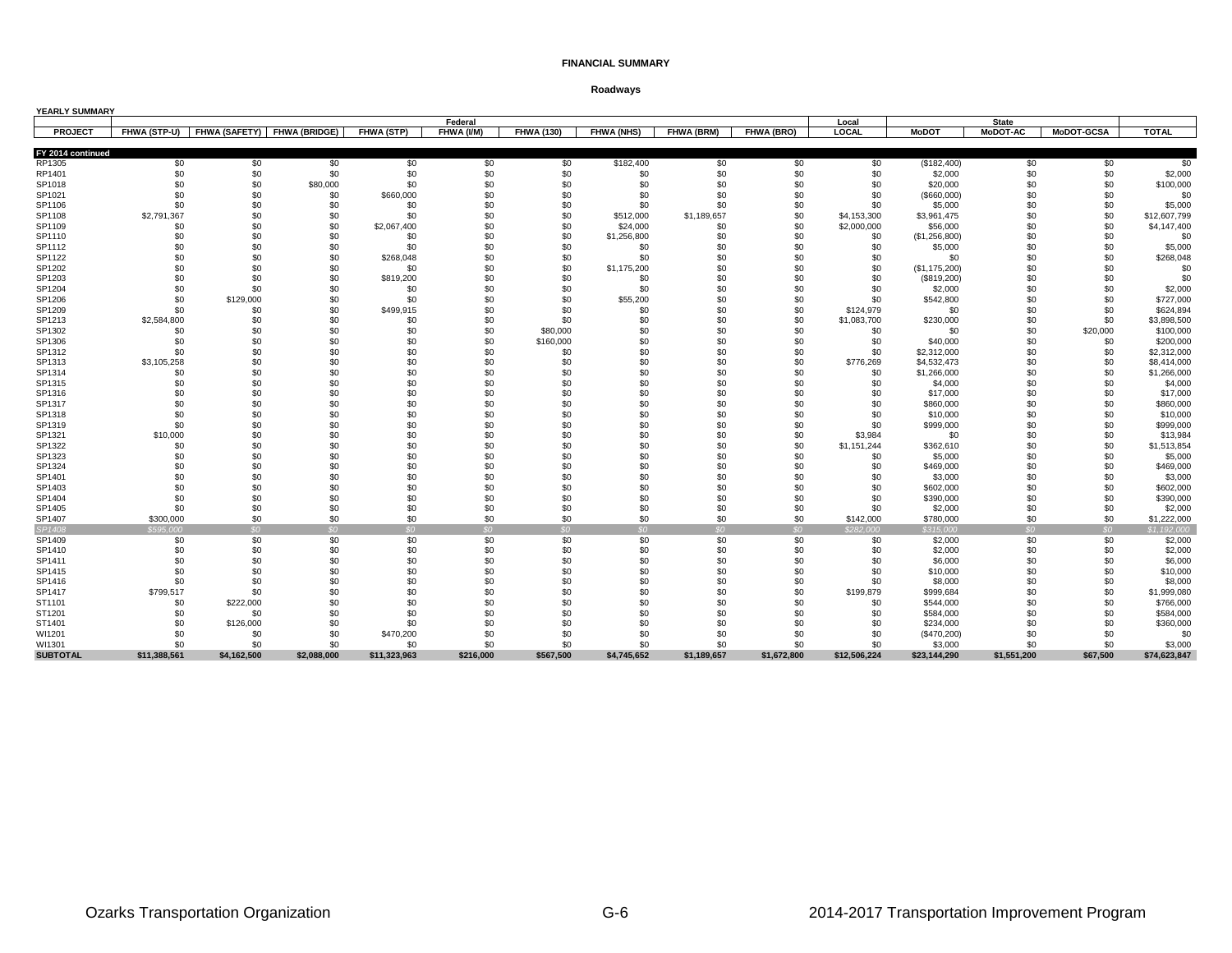| YEARLY SUMMARY    |                                                           |            |            |                          | Federal          |                   |                            |                   |            | Local                    |                                | <b>State</b>    |                   |                            |
|-------------------|-----------------------------------------------------------|------------|------------|--------------------------|------------------|-------------------|----------------------------|-------------------|------------|--------------------------|--------------------------------|-----------------|-------------------|----------------------------|
| <b>PROJECT</b>    | FHWA (STP-U)   FHWA (SAFETY)   FHWA (BRIDGE)   FHWA (STP) |            |            |                          | FHWA (I/M)       | <b>FHWA (130)</b> | FHWA (NHS)                 | <b>FHWA (BRM)</b> | FHWA (BRO) | <b>LOCAL</b>             | <b>MoDOT</b>                   | <b>MoDOT-AC</b> | <b>MoDOT-GCSA</b> | <b>TOTAL</b>               |
|                   |                                                           |            |            |                          |                  |                   |                            |                   |            |                          |                                |                 |                   |                            |
| FY 2015<br>BA1101 | \$8,000                                                   | \$0        | \$0        | \$0                      | \$0              | \$0               | \$0                        | \$0               | \$0        | \$2,000                  | \$0                            | \$0             | \$0               | \$10,000                   |
| CC0901            | \$0                                                       | \$0        | \$0        | \$1,600                  | \$0              | \$0               | \$0                        | \$0               | \$0        | \$0                      | \$400                          | \$0             | \$0               | \$2,000                    |
| CC1102            | \$0                                                       | \$0        | \$0        | \$0                      | \$0              | \$0               | \$1,600                    | \$0               | \$0        | \$0                      | \$400                          | \$0             | \$0               | \$2,000                    |
| CC1110            | \$2,072,000                                               | \$0        | \$0        | \$0                      | \$0              | \$0               | \$308,800                  | \$0               | \$0        | \$1,557,044              | \$3,896,200                    | \$0             | \$0               | \$7,834,044                |
| CC1203            | \$0                                                       | \$0        | \$0        | \$0                      | \$0              | \$0               | \$282,400                  | \$0               | \$0        | \$0                      | (\$282,400)                    | \$0             | \$0               | \$0                        |
| CC1301<br>CC1303  | \$0<br>\$0                                                | \$0<br>\$0 | \$0<br>\$0 | \$146,700<br>\$1,185,600 | \$0<br>\$0       | \$0<br>\$0        | \$0<br>\$0                 | \$0<br>\$0        | \$0<br>\$0 | \$0<br>\$0               | (\$146,700)                    | \$0<br>\$0      | \$0<br>\$0        | \$0<br>\$0                 |
| GR1010            | \$400,000                                                 | \$911,000  | \$0        | \$0                      | \$0              | \$0               | \$928,000                  | \$0               | \$0        | \$0                      | (\$1,185,600)<br>\$9,692,000   | \$0             | \$0               | \$11,931,000               |
| GR1104            | \$0                                                       | \$0        | \$0        | \$0                      | \$0              | \$40,000          | \$0                        | \$0               | \$0        | \$0                      | \$0                            | \$0             | \$10,000          | \$50,000                   |
| GR1304            | \$0                                                       | \$0        | \$0        | \$0                      | \$0              | \$0               | \$0                        | \$0               | \$0        | \$0                      | \$0                            | \$0             | \$0               | \$0                        |
| GR1305            | \$0                                                       | \$0        | \$0        | \$0                      | \$0              | \$0               | \$2,228,000                | \$0               | \$0        | \$0                      | (\$2,228,000)                  | \$0             | \$0               | \$0                        |
| GR1306            | \$0                                                       | \$0        | \$0        | \$1,470,400              | \$0              | \$0               | \$0                        | \$0               | \$0        | \$0                      | (\$1,470,400)                  | \$0             | \$0               | \$0                        |
| GR1308            | \$0                                                       | \$0        | \$0        | \$0                      | \$0              | \$0               | \$0                        | \$0               | \$0        | \$0                      | \$0                            | \$0             | \$0               | \$0                        |
| GR1401            | \$0                                                       | \$0        | \$0        | \$251,200                | \$0              | \$0               | \$0                        | \$0               | \$0        | \$0                      | (\$251,200)                    | \$0             | \$0               | \$0                        |
| GR1402            | \$0                                                       | \$0        | \$0        | \$0                      | \$0              | \$2,002,500       | \$0                        | \$0               | \$0        | \$0                      | \$133,000                      | \$0             | \$222,500         | \$2,358,000<br>\$2,000     |
| GR1403<br>GR1404  | \$0<br>\$0                                                | \$0<br>\$0 | \$0<br>\$0 | \$0<br>\$0               | \$0<br>\$180,000 | \$0<br>\$0        | \$0<br>\$0                 | \$0<br>\$0        | \$0<br>\$0 | \$0<br>\$0               | \$2,000<br>(\$180,000)         | \$0<br>\$0      | \$0<br>\$0        | \$0                        |
| GR1405            | \$0                                                       | \$0        | \$0        | \$242,200                | \$0              | \$0               | \$0                        | \$0               | \$0        | \$0                      | (\$242,200)                    | \$0             | \$0               | \$0                        |
| GR1406            | \$0                                                       | \$0        | \$0        | \$548,800                | \$0              | \$0               | \$0                        | \$0               | \$0        | \$0                      | (\$548,800)                    | \$0             | \$0               | \$0                        |
| GR1408            | \$0                                                       | \$0        | \$0        | \$0                      | \$0              | \$0               | \$0                        | \$0               | \$0        | \$0                      | \$400                          | \$1,600         | \$0               | \$2,000                    |
| MO1105            | \$0                                                       | \$0        | \$0        | \$0                      | \$0              | \$0               | \$0                        | \$0               | \$0        | \$0                      | \$284,000                      | \$0             | \$0               | \$284,000                  |
| MO1150            | \$0                                                       | \$0        | \$0        | \$155,000                | \$0              | \$0               | \$0                        | \$0               | \$0        | \$0                      | (\$155,000)                    | \$0             | \$0               | \$0                        |
| MO1201            | \$0                                                       | \$900      | \$0        | \$0                      | \$0              | \$0               | \$0                        | \$0               | \$0        | \$0                      | \$100                          | \$0             | \$0               | \$1,000                    |
| MO1403            | \$0                                                       | \$0        | \$0        | \$538,400                | \$0              | \$0               | \$0                        | \$0               | \$0        | \$0                      | (\$538,400)                    | \$0             | \$0               | \$0                        |
| MO1404            | \$0                                                       | \$0        | \$0        | \$0                      | \$0              | \$0               | \$1,600                    | \$0               | \$0        | \$0                      | \$400                          | \$0             | \$0               | \$2,000                    |
| MO1406<br>MO1407  | \$0<br>\$0                                                | \$0<br>\$0 | \$0<br>\$0 | \$8,000<br>\$528,000     | \$0<br>\$0       | \$0<br>\$0        | \$0<br>\$0                 | \$0<br>\$0        | \$0<br>\$0 | \$0<br>\$0               | (\$8,000)<br>(\$528,000)       | \$0<br>\$0      | \$0<br>\$0        | \$0<br>\$0                 |
| MO1408            | \$0                                                       | \$0        | \$0        | \$0                      | \$0              | \$0               | \$2,400                    | \$0               | \$0        | \$0                      | \$1,015,600                    | \$0             | \$0               | \$1,018,000                |
| MO1409            | \$0                                                       | \$0        | \$0        | \$0                      | \$0              | \$0               | \$1,800                    | \$0               | \$0        | \$0                      | \$1,646,200                    | \$0             | \$0               | \$1,648,000                |
| MO1501            | \$0                                                       | \$0        | \$0        | \$0                      | \$0              | \$0               | \$0                        | \$0               | \$0        | \$0                      | \$52,000                       | \$0             | \$0               | \$52,000                   |
| MO1503            | \$276,000                                                 | \$0        | \$0        | \$0                      | \$0              | \$0               | \$0                        | \$0               | \$0        | \$69,000                 | \$673,000                      | \$0             | \$0               | \$1,018,000                |
| MO1505            | \$0                                                       | \$0        | \$0        | \$2,000                  | \$0              | \$0               | \$0                        | \$0               | \$0        | \$0                      | \$196,000                      | \$0             | \$0               | \$198,000                  |
| MO1605            | \$0                                                       | \$0        | \$0        | \$1,600                  | \$0              | \$0               | \$0                        | \$0               | \$0        | \$0                      | \$400                          | \$0             | \$0               | \$2,000                    |
| MO1705            | \$0                                                       | \$0        | \$0        | \$1,600                  | \$0              | \$0               | \$0                        | \$0               | \$0        | \$0                      | \$400                          | \$0             | \$0               | \$2,000                    |
| NX0801<br>NX0906  | \$0<br>\$0                                                | \$0<br>\$0 | \$0<br>\$0 | \$0<br>\$1,748,541       | \$0<br>\$0       | \$0<br>\$0        | \$0<br>\$0                 | \$0<br>\$0        | \$0<br>\$0 | \$1,530,000              | \$0<br>\$400                   | \$0<br>\$0      | \$0<br>\$0        | \$1,530,000<br>\$3,495,882 |
| NX1501            | \$0                                                       | \$0        | \$0        | \$0                      | \$0              | \$0               | \$0                        | \$0               | \$0        | \$1,746,941<br>\$150,000 | \$0                            | \$0             | \$0               | \$150,000                  |
| OK1401            | \$0                                                       | \$0        | \$0        | \$1,600                  | \$0              | \$0               | \$0                        | \$0               | \$0        | \$0                      | \$400                          | \$0             | \$0               | \$2,000                    |
| RG0901            | \$0                                                       | \$0        | \$0        | \$0                      | \$0              | \$0               | \$1,600                    | \$0               | \$0        | \$0                      | \$400                          | \$0             | \$0               | \$2,000                    |
| RG1201            | \$0                                                       | \$0        | \$0        | \$0                      | \$0              | \$0               | \$800                      | \$0               | \$0        | \$0                      | \$200                          | \$0             | \$0               | \$1,000                    |
| RP1301            | \$0                                                       | \$0        | \$0        | \$1,257,600              | \$0              | \$0               | \$88,800                   | \$0               | \$0        | \$0                      | (\$1,346,400)                  | \$0             | \$0               | \$0                        |
| RP1401            | \$0                                                       | \$0        | \$0        | \$0                      | \$0              | \$0               | \$1,600                    | \$0               | \$0        | \$0                      | \$400                          | \$0             | \$0               | \$2,000                    |
| SP1018            | \$0                                                       | \$0        | \$328,000  | \$0                      | \$0              | \$0               | \$0                        | \$0               | \$0        | \$0                      | \$82,000                       | \$0             | \$0               | \$410,000                  |
| SP1106<br>SP1108  | \$0<br>\$0                                                | \$0        | \$0<br>\$0 | \$102,400                | \$0<br>\$0       | \$0               | \$0                        | \$0               | \$0<br>\$0 | \$1,179,000<br>\$0       | \$1,408,600                    | \$0             | \$0<br>\$0        | \$2,690,000<br>\$0         |
| SP1109            | \$658,533                                                 | \$0<br>\$0 | \$0        | \$0<br>\$0               | \$0              | \$0<br>\$0        | \$4,600,380<br>\$0         | \$0<br>\$0        | \$0        | \$1,190,415              | (\$4,600,380)<br>\$5,478,523   | \$0<br>\$0      | \$0               | \$7,327,471                |
| SP1112            | \$0                                                       | \$0        | \$0        | \$0                      | \$0              | \$0               | \$4,000                    | \$0               | \$0        | \$0                      | \$59,000                       | \$0             | \$0               | \$63,000                   |
| SP1114            | \$0                                                       | \$0        | \$0        | \$0                      | \$0              | \$160,000         | \$0                        | \$0               | \$0        | \$0                      | \$0                            | \$0             | \$40,000          | \$200,000                  |
| SP1120            | \$0                                                       | \$0        | \$0        | \$0                      | \$0              | \$4,000           | \$0                        | \$0               | \$0        | \$0                      | \$0                            | \$0             | \$1,000           | \$5,000                    |
| SP1122            | \$0                                                       | \$0        | \$0        | \$0                      | \$0              | \$0               | \$0                        | \$0               | \$0        | \$0                      | \$0                            | \$0             | \$0               | \$0                        |
| SP1204            | \$0                                                       | \$0        | \$0        | \$0                      | \$0              | \$0               | \$1,600                    | \$0               | \$0        | \$0                      | \$400                          | \$0             | \$0               | \$2,000                    |
| SP1206            | \$0                                                       | \$0        | \$0        | \$0                      | \$0              | \$0               | \$466,933                  | \$0               | \$0        | \$0                      | (\$466,933)                    | \$0             | \$0               | \$0                        |
| SP1213            | \$0                                                       | \$0        | \$0        | \$184,000                | \$0              | \$0               | \$0                        | \$0               | \$0        | \$0                      | (\$184,000)                    | \$0             | \$0               | \$0                        |
| SP1312<br>SP1313  | \$0<br>\$0                                                | \$0<br>\$0 | \$0<br>\$0 | \$0<br>\$0               | \$0<br>\$0       | \$0<br>\$0        | \$1,849,600<br>\$3,625,942 | \$0<br>\$0        | \$0<br>\$0 | \$0<br>\$0               | (\$1,849,600)                  | \$0<br>\$0      | \$0<br>\$0        | \$0<br>\$0                 |
| SP1314            | \$0                                                       | \$0        | \$0        | \$0                      | \$0              | \$0               | \$1,012,800                | \$0               | \$0        | \$0                      | (\$3,625,942)<br>(\$1,012,800) | \$0             | \$0               | \$0                        |
| SP1315            | \$0                                                       | \$0        | \$0        | \$0                      | \$0              | \$0               | \$3,200                    | \$0               | \$0        | \$0                      | \$573,800                      | \$0             | \$0               | \$577,000                  |
| SP1316            | \$0                                                       | \$0        | \$0        | \$0                      | \$0              | \$0               | \$13,600                   | \$0               | \$0        | \$0                      | \$1,896,400                    | \$0             | \$0               | \$1,910,000                |
| SP1317            | \$0                                                       | \$0        | \$0        | \$0                      | \$0              | \$0               | \$4,000                    | \$0               | \$0        | \$0                      | (\$4,000)                      | \$0             | \$0               | \$0                        |
| SP1318            | \$0                                                       | \$0        | \$0        | \$0                      | \$0              | \$0               | \$8,000                    | \$0               | \$0        | \$0                      | \$1,258,000                    | \$0             | \$0               | \$1,266,000                |
| SP1319            | \$0                                                       | \$0        | \$0        | \$0                      | \$0              | \$0               | \$799,200                  | \$0               | \$0        | \$0                      | (\$799,200)                    | \$0             | \$0               | \$0                        |
| SP1321            | \$10,000                                                  | \$0        | \$0        | \$0                      | \$0              | \$0               | \$0                        | \$0               | \$0        | \$3,984                  | \$0                            | \$0             | \$0               | \$13,984                   |
| SP1323            | \$0                                                       | \$0        | \$0        | \$0                      | \$0              | \$0               | \$4,000                    | \$0               | \$0        | \$0                      | (\$4,000)                      | \$0             | \$0               | \$0                        |
| SP1324<br>SP1401  | \$0<br>\$0                                                | \$0<br>\$0 | \$0<br>\$0 | \$0<br>\$0               | \$0<br>\$0       | \$0<br>\$0        | \$375,200<br>\$2,400       | \$0<br>\$0        | \$0<br>\$0 | \$0<br>\$0               | (\$375,200)<br>\$2,600         | \$0<br>\$0      | \$0<br>\$0        | \$0<br>\$5,000             |
| SP1403            | \$0                                                       | \$0        | \$0        | \$481.600                | \$0              | \$0               | \$0                        | \$0               | \$0        | \$0                      | (S481.600)                     | .ፍስ             | \$0               | \$0                        |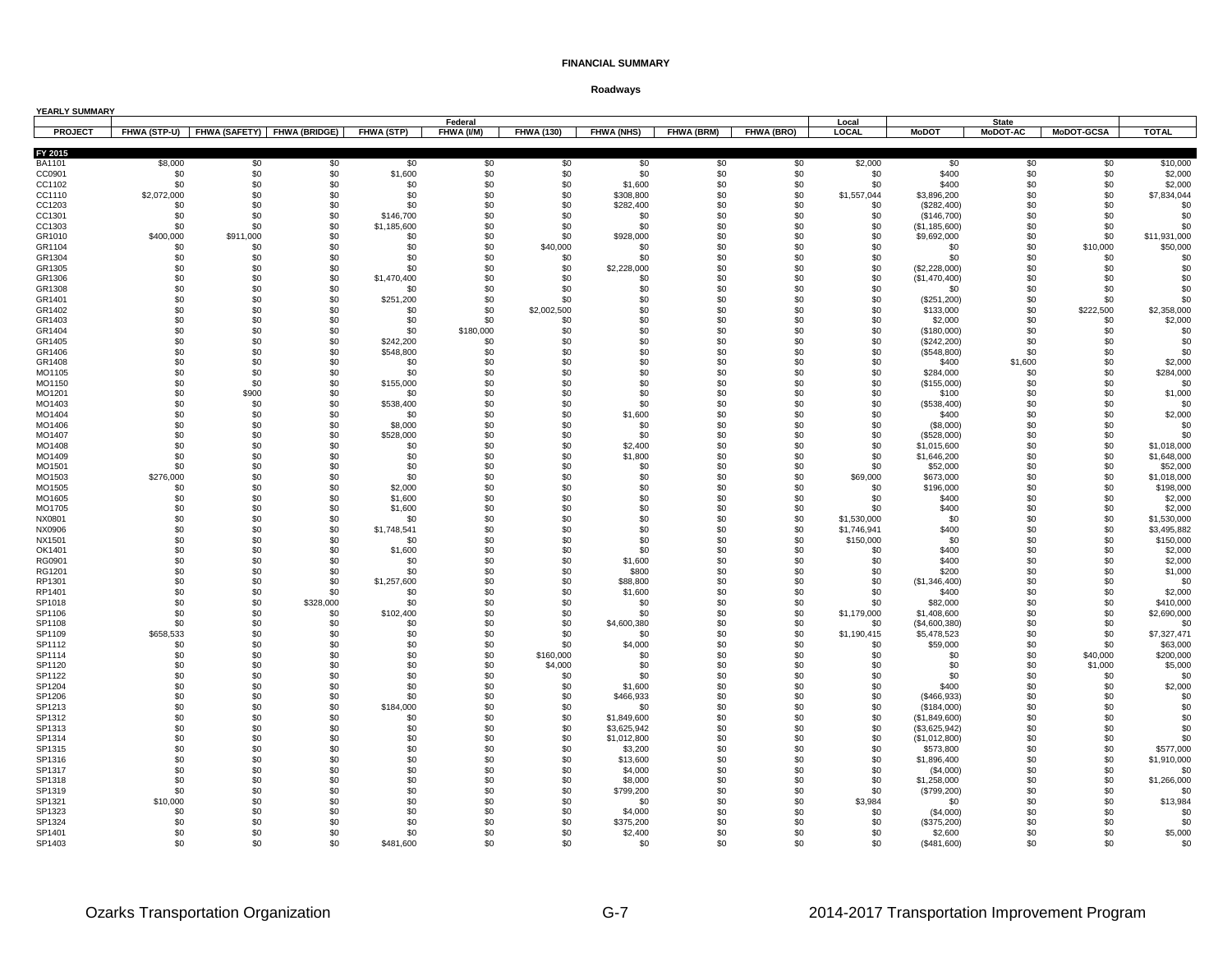| Roadways |
|----------|
|----------|

| <b>YEARLY SUMMARY</b> |             |           |                                          |              |            |                   |                   |                   |                   |             |              |                 |                   |              |
|-----------------------|-------------|-----------|------------------------------------------|--------------|------------|-------------------|-------------------|-------------------|-------------------|-------------|--------------|-----------------|-------------------|--------------|
|                       |             |           |                                          |              | Federal    |                   |                   |                   |                   | Local       |              | <b>State</b>    |                   |              |
| <b>PROJECT</b>        |             |           | FHWA (STP-U) FHWA (SAFETY) FHWA (BRIDGE) | FHWA (STP)   | FHWA (I/M) | <b>FHWA (130)</b> | <b>FHWA (NHS)</b> | <b>FHWA (BRM)</b> | <b>FHWA (BRO)</b> | LOCAL       | <b>MoDOT</b> | <b>MoDOT-AC</b> | <b>MoDOT-GCSA</b> | <b>TOTAL</b> |
|                       |             |           |                                          |              |            |                   |                   |                   |                   |             |              |                 |                   |              |
| FY 2015 continued     |             |           |                                          |              |            |                   |                   |                   |                   |             |              |                 |                   |              |
| SP1404                |             | \$0       | \$0                                      | \$312,000    | \$0        | \$0               | \$0               | \$0               | \$0               | \$0         | (\$312,000)  | \$0             | \$0               | \$0          |
| SP1405                |             | \$0       |                                          |              |            | \$0               | 50                | \$0               |                   | \$0         | \$2,000      | \$0             | \$C               | \$2,000      |
| SP1407                |             |           |                                          |              |            | \$0               | \$624,000         | \$0               |                   | \$0         | (\$624,000)  | \$0             |                   | $$^{0}$      |
| SP1408                |             | SΩ        |                                          | \$0          |            |                   |                   |                   |                   | \$0         | \$1,277,000  | \$0             | $$^{(}$           | \$1,277,000  |
| SP1409                |             |           |                                          | \$0          | \$1,800    | \$0               | \$0               |                   |                   | \$0         | \$110,200    |                 |                   | \$112,000    |
| SP1410                |             |           |                                          |              |            | \$0               | \$1,600           |                   |                   | \$0         | \$394,400    |                 |                   | \$396,000    |
| SP1411                |             | \$0       |                                          | \$0          |            | \$0               | \$4,800           | \$0               |                   | \$0         | \$695,200    | \$0             | \$C               | \$700,000    |
| SP1501                |             |           |                                          |              |            | $\mathcal{S}O$    | \$300,800         |                   |                   | SO          | \$75,200     |                 |                   | \$376,000    |
| ST1101                | \$0         | \$0       | \$0                                      | \$511,700    | \$0        | \$0               | \$0               | \$0               | \$0               | \$0         | (\$511,700)  | \$0             | \$0               | \$0          |
| ST1201                |             | \$0       | \$0                                      | \$467,200    |            | \$C               | SO.               | \$0               |                   | \$0         | (\$467,200)  | \$0             |                   |              |
| ST1401                |             | SO.       |                                          | \$176,000    |            |                   | SO.               | \$0               |                   | \$0         | (\$176,000)  | \$0             |                   |              |
| WI1301                |             | ፍሰ        |                                          | \$2,400      |            |                   |                   | \$0               |                   |             | \$2,600      | \$0             |                   | \$5,000      |
| <b>SUBTOTAL</b>       | \$3,424,533 | \$911,900 | \$328,000                                | \$10,326,141 | \$181,800  | \$2,206,500       | \$17,549,455      | \$0               | \$0               | \$7,428,384 | \$6,304,568  | \$1,600         | \$273,500         | \$48,936,381 |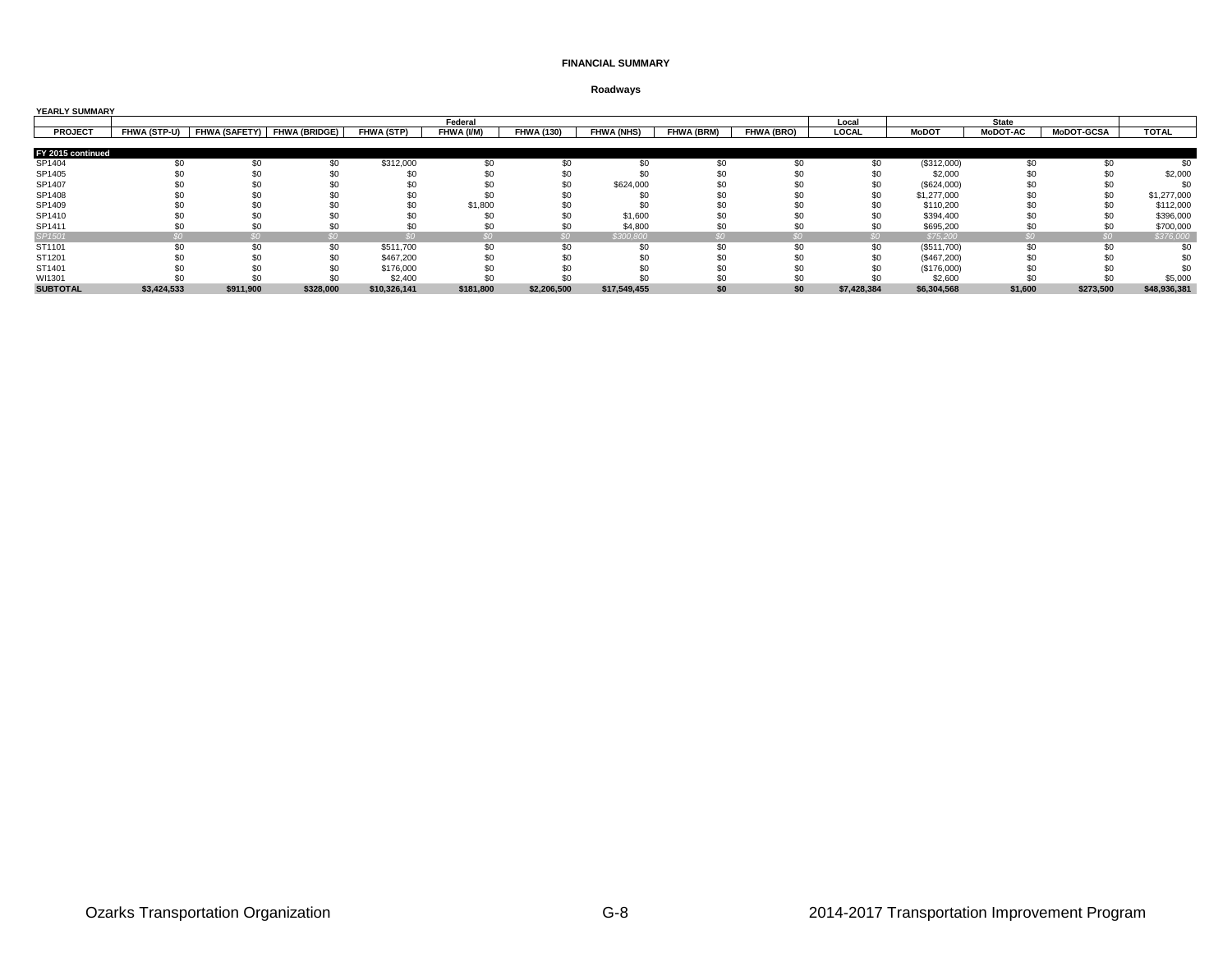| YEARLY SUMMARY   |                 |                             |                    |                        |            |                   |                    |            |            |                    |                              |                 |                   |                            |
|------------------|-----------------|-----------------------------|--------------------|------------------------|------------|-------------------|--------------------|------------|------------|--------------------|------------------------------|-----------------|-------------------|----------------------------|
|                  |                 |                             |                    |                        | Federal    |                   |                    |            |            | Local              |                              | <b>State</b>    |                   |                            |
| <b>PROJECT</b>   | FHWA (STP-U)    | FHWA (SAFETY) FHWA (BRIDGE) |                    | <b>FHWA (STP)</b>      | FHWA (I/M) | <b>FHWA (130)</b> | <b>FHWA (NHS)</b>  | FHWA (BRM) | FHWA (BRO) | LOCAL              | <b>MoDOT</b>                 | <b>MoDOT-AC</b> | <b>MoDOT-GCSA</b> | <b>TOTAL</b>               |
| FY 2016          |                 |                             |                    |                        |            |                   |                    |            |            |                    |                              |                 |                   |                            |
|                  |                 |                             |                    |                        |            |                   |                    |            |            |                    |                              |                 |                   | \$2,000                    |
| CC0901           | \$0             | \$0                         | \$0                | \$1,600                | \$0        | \$0               | \$0                | \$0        | \$0        | \$0                | \$400                        | \$0             | \$0               |                            |
| CC1102           | \$0             | \$0                         | \$0                | \$0                    | \$0        | \$0               | \$1,600            | \$0        | \$0        | \$0                | \$400                        | \$0             | \$0               | \$2,000                    |
| CC1110           | \$0<br>\$0      | \$0                         | \$0<br>\$0         | \$0<br>\$0             | \$0<br>\$0 | \$0<br>\$0        | \$3,364,000        | \$0<br>\$0 | \$0<br>\$0 | \$0<br>\$0         | (\$3,364,000)                | \$0<br>\$0      | \$0               | \$0<br>\$0                 |
| GR1010<br>GR1104 | \$0             | \$0<br>\$0                  | \$0                | \$0                    | \$0        | \$40,000          | \$8,532,000<br>\$0 | \$0        | \$0        | \$0                | (\$8,532,000)                | \$0             | \$0<br>\$10,000   | \$50,000                   |
| GR1304           | \$0             | \$0                         | \$0                | \$0                    | \$0        | \$0               | \$0                | \$0        | \$0        | \$0                | \$0<br>\$0                   | \$0             | \$0               | \$0                        |
| GR1403           | \$0             | \$0                         | \$0                | \$0                    | \$0        | \$0               | \$0                | \$0        | \$0        | \$0                | \$2,000                      | \$0             | \$0               | \$2,000                    |
|                  | \$0             | \$0                         | \$0                | \$0                    | \$0        | \$0               | \$0                | \$0        | \$0        | \$0                | \$400                        | \$1,600         | \$0               | \$2,000                    |
| GR1408<br>MO1105 | \$0             | \$0                         | \$0                | \$0                    | \$0        | \$0               | \$0                | \$0        | \$0        | \$0                | \$284,000                    | \$0             | \$0               | \$284,000                  |
|                  | \$0             | \$2,700                     | \$0                | \$0                    | \$0        | \$0               | \$0                | \$0        | \$0        | \$0                |                              | \$0             | \$0               | \$3,000                    |
| MO1201           | \$0             |                             | \$0                | \$0                    | \$0        | \$0               |                    | \$0        | \$0        | \$0                | \$300                        | \$0             | \$0               |                            |
| MO1404           | \$0             | \$0<br>\$0                  | \$0                |                        | \$0        | \$0               | \$1,600            | \$0        | \$0        | \$0                | \$22,400                     | \$0             | \$0               | \$24,000<br>\$0            |
| MO1406           |                 |                             |                    | \$637,600              |            |                   | \$0                |            | \$0        |                    | (\$637,600)                  |                 |                   |                            |
| MO1408           | \$0             | \$0                         | \$0                | \$0                    | \$0        | \$0               | \$814,400          | \$0        |            | \$0                | (\$814,400)                  | \$0             | \$0               | \$0                        |
| MO1409           | \$0             | \$0                         | \$0                | \$0                    | \$0        | \$0               | \$1,318,400        | \$0        | \$0        | \$0                | (\$1,318,400)                | \$0             | \$0               | \$0                        |
| MO1503<br>MO1505 | \$0<br>\$0      | \$0<br>\$0                  | \$0<br>\$0         | \$538,400<br>\$164,000 | \$0<br>\$0 | \$0<br>\$0        | \$0<br>\$0         | \$0<br>\$0 | \$0<br>\$0 | \$0<br>\$0         | (\$538,400)                  | \$0<br>\$0      | \$0<br>\$0        | \$0                        |
| MO1601           | \$0             | \$0                         | \$0                | \$0                    | \$0        | \$0               | \$0                | \$0        | \$0        | \$0                | (\$164,000)<br>\$51,000      | \$0             | \$0               | \$0<br>\$51,000            |
| MO1603           | \$284,000       | \$0                         | \$0                | \$0                    | \$0        | \$0               | \$0                | \$0        | \$0        | \$71,000           | \$673,000                    | \$0             | \$0               |                            |
|                  | \$0             | \$915,300                   | \$0                | \$0                    | \$0        | \$0               | \$0                | \$0        | \$0        | \$0                |                              | \$0             | \$0               | \$1,028,000<br>\$1,017,000 |
| MO1604           | \$0             | \$0                         | \$0                | \$7,000                | \$0        | \$0               | \$0                | \$0        | \$0        | \$0                | \$101,700                    | \$0             | \$0               | \$204,000                  |
| MO1605           |                 | \$0                         | \$0                | \$1,600                | \$0        | \$0               | \$0                | \$0        | \$0        | \$0                | \$197,000<br>\$400           | \$0             | \$0               | \$2,000                    |
| MO1705           | \$0             | \$0                         |                    |                        | \$0        |                   |                    |            |            | \$0                |                              |                 |                   |                            |
| NX0906           | \$0             | \$0                         | \$0<br>\$0         | \$1,600                | \$0        | \$0               | \$0<br>\$0         | \$0        | \$0<br>\$0 |                    | \$400<br>\$0                 | \$0<br>\$0      | \$0               | \$2,000                    |
| NX1502           | \$0<br>\$0      | \$0                         | \$0                | \$0<br>\$1,600         | \$0        | \$0<br>\$0        | \$0                | \$0<br>\$0 | \$0        | \$1,500,000<br>\$0 |                              | \$0             | \$0<br>\$0        | \$1,500,000                |
| OK1401           |                 |                             |                    |                        |            |                   |                    |            |            |                    | \$400                        |                 |                   | \$2,000                    |
| RG0901           | \$0             | \$0                         | \$0                | \$0                    | \$0        | \$0               | \$1,600            | \$0        | \$0        | \$0                | \$400                        | \$0             | \$0               | \$2,000                    |
| RG1201           | \$0             | \$0                         | \$0                | \$0                    | \$0        | \$0               | \$800              | \$0        | \$0        | \$0                | \$7,200                      | \$0             | \$0               | \$8,000                    |
| RP1401           | \$0             | \$0                         | \$0                | \$0                    | \$0        | \$0               | \$1,600            | \$0        | \$0        | \$0                | \$242,400                    | \$0             | \$0               | \$244,000                  |
| SP1018<br>SP1106 | \$0<br>\$0      | \$0<br>\$0                  | \$5,137,600<br>\$0 | \$0<br>\$1,382,000     | \$0<br>\$0 | \$0<br>\$0        | \$0<br>\$0         | \$0<br>\$0 | \$0<br>\$0 | \$0<br>\$0         | \$1,284,400<br>(\$1,382,000) | \$0<br>\$0      | \$0<br>\$0        | \$6,422,000<br>\$0         |
|                  | \$0             | \$0                         |                    |                        | \$0        | \$0               |                    | \$0        | \$0        | \$0                |                              |                 | \$0               | \$0                        |
| SP1109           | \$0             | \$0                         | \$0                | \$0<br>\$0             | \$0        |                   | \$1,928,440        | \$0        | \$0        |                    | (\$1,928,440)                | \$0             |                   |                            |
| SP1112           | \$0             | \$0                         | \$0<br>\$0         | \$0                    | \$0        | \$0<br>\$0        | \$50,400           | \$0        | \$0        | \$0<br>\$0         | \$49,600                     | \$0<br>\$0      | \$0<br>\$0        | \$100,000                  |
| SP1204<br>SP1305 | \$0             | \$0                         | \$0                | \$0                    | \$0        | \$160,000         | \$1,600<br>\$0     | \$0        | \$0        | \$0                | \$400                        | \$0             | \$0               | \$2,000<br>\$200,000       |
|                  | \$0             | \$0                         | \$0                | \$0                    | \$0        |                   |                    | \$0        | \$0        |                    | \$40,000                     |                 |                   |                            |
| SP1307           | \$0             |                             | \$0                | \$0                    |            | \$160,000         | \$0<br>\$0         | \$0        | \$0        | \$0<br>\$0         | \$40,000                     | \$0<br>\$0      | \$0<br>\$0        | \$200,000                  |
| SP1308           | \$0             | \$0<br>\$0                  | \$0                |                        | \$0<br>\$0 | \$160,000         |                    | \$0        | \$0        | \$0                | \$40,000                     |                 |                   | \$200,000                  |
| SP1315           | \$0             | \$0                         |                    | \$435,200<br>\$0       |            | \$0               | \$26,400           | \$0        | \$0        | \$0                | (\$461,600)                  | \$0<br>\$0      | \$0<br>\$0        | \$0                        |
| SP1316           | \$0             | \$0                         | \$0<br>\$0         | \$0                    | \$0<br>\$0 | \$0               | \$1,528,000        | \$0        | \$0        |                    | (\$1,528,000)                | \$0             |                   | \$0                        |
| SP1317           |                 |                             |                    |                        |            | \$0               | \$684,000          |            |            | \$0                | (\$684,000)                  |                 | \$0               | \$0                        |
| SP1318           | \$0             | \$0                         | \$0                | \$57,600               | \$0        | \$0               | \$955,200          | \$0        | \$0        | \$0                | (\$1,012,800)                | \$0             | \$0               | \$0                        |
| SP1321<br>SP1401 | \$10,000<br>\$0 | \$0<br>\$0                  | \$0<br>\$0         | \$0<br>\$0             | \$0<br>\$0 | \$0<br>\$0        | \$0                | \$0<br>\$0 | \$0<br>\$0 | \$3,984            | \$0<br>\$22,000              | \$0<br>\$0      | \$0<br>\$0        | \$13,984                   |
| SP1405           | \$0             | \$0                         | \$0                | \$0                    | \$0        | \$0               | \$4,000            | \$0        | \$0        | \$0                | \$2,000                      | \$0             | \$0               | \$26,000<br>\$2,000        |
|                  | \$0             | \$0                         | \$0                | \$0                    | \$100,800  | \$0               | \$0<br>\$0         | \$0        | \$0        | \$0<br>\$0         |                              | \$0             | \$0               | \$9,871,000                |
| SP1409<br>SP1410 | \$0             | \$0                         | \$0                | \$0                    | \$0        | \$0               | \$316,800          | \$0        | \$0        | \$0                | \$9,770,200<br>\$8,902,200   | \$0             | \$0               | \$9,219,000                |
| SP1411           | \$0             | \$0                         | \$0                | \$0                    | \$0        | \$0               | \$560,000          | \$0        | \$0        | \$0                |                              | \$0             | \$0               | \$0                        |
| WI1301           | \$0             | \$0                         | \$0                | \$4,000                | \$0        | \$0               | \$0                | \$0        | \$0        | \$0                | (\$560,000)<br>\$46,000      | \$0             | \$0               | \$50,000                   |
| <b>SUBTOTAL</b>  | \$294.000       | \$918.000                   | \$5.137.600        | \$3,232,200            | \$100.800  | \$520,000         | \$20,090,840       | \$0        | \$0        | \$1,574,984        | (\$1,145,040)                | \$1,600         | \$10.000          | \$30,734,984               |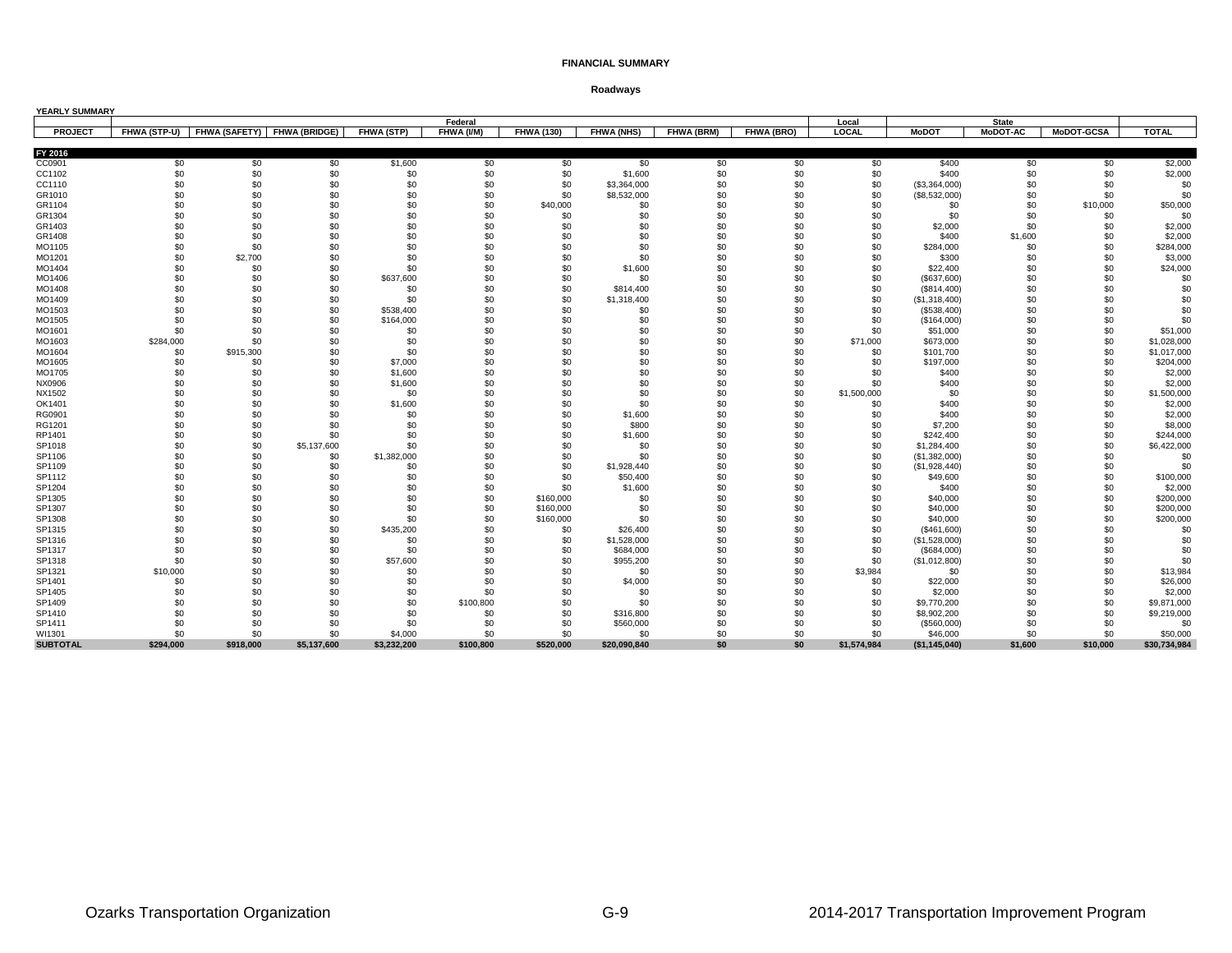| <b>YEARLY SUMMARY</b> |                     |                      |                      |                 |                 |                   |                   |                   |                 |              |                |                 |                   |               |
|-----------------------|---------------------|----------------------|----------------------|-----------------|-----------------|-------------------|-------------------|-------------------|-----------------|--------------|----------------|-----------------|-------------------|---------------|
|                       |                     |                      |                      |                 | Federal         |                   |                   |                   |                 | Local        |                | <b>State</b>    |                   |               |
| <b>PROJECT</b>        | <b>FHWA (STP-U)</b> | <b>FHWA (SAFETY)</b> | <b>FHWA (BRIDGE)</b> | FHWA (STP)      | FHWA (I/M)      | <b>FHWA (130)</b> | <b>FHWA (NHS)</b> | <b>FHWA (BRM)</b> | FHWA (BRO)      | LOCAL        | <b>MoDOT</b>   | <b>MoDOT-AC</b> | <b>MoDOT-GCSA</b> | <b>TOTAL</b>  |
|                       |                     |                      |                      |                 |                 |                   |                   |                   |                 |              |                |                 |                   |               |
| FY 2017               |                     |                      |                      |                 |                 |                   |                   |                   |                 |              |                |                 |                   |               |
| CC0901                | \$0                 | \$0                  | \$0                  | \$1,600         | \$0             | \$0               | \$0               | \$0               | \$0             | \$0          | \$400          | \$0             | \$0               | \$2,000       |
| CC1102                |                     | \$0                  | \$0                  | \$0             | \$0             | \$0               | \$1,600           | \$0               | \$0             | \$0          | \$400          | \$0             | \$ <sub>6</sub>   | \$2,000       |
| GR1403                |                     | \$0                  |                      | \$0             | \$0             | \$0               | \$0               | \$0               | \$C             | \$0          | \$2,000        | \$0             | \$0               | \$2,000       |
| MO1105                |                     | \$0                  |                      | \$C             | \$0             | \$0               | \$0               | \$0               |                 | \$0          | \$284,000      | \$0             | \$ <sub>6</sub>   | \$284,000     |
| MO1201                | \$0                 | \$81,900             | \$0                  | \$0             | \$0             | \$0               | \$0               | \$0               | \$0             | \$0          | \$9,100        | \$0             | \$C               | \$91,000      |
| MO1404                | ደ0.                 | SO <sub>2</sub>      | SO <sub>2</sub>      | SO <sub>2</sub> | SO <sub>2</sub> | SO                | \$5,328,000       | SO                | SO <sub>2</sub> | SO           | \$1,308,000    | SO <sub>2</sub> | SO <sub>2</sub>   | \$6,636,000   |
| MO1603                | \$0                 | \$0                  | \$0                  | \$538,400       | \$0             | \$0               | \$0               | \$0               | \$0             | \$0          | (\$538,400)    | \$0             | \$0               | \$0           |
| MO1605                | \$0                 | \$0                  | \$0                  | \$164,000       | \$0             | \$0               | \$0               | \$0               | \$0             | \$0          | (\$164,000)    | \$0             | \$0               | \$0           |
| MO1701                | \$292,000           | \$0                  | \$0                  | \$0             | \$0             | \$0               | \$0               | \$0               | \$0             | \$73,000     | \$673,000      | \$0             | \$0               | \$1,038,000   |
| MO1705                | \$0                 | \$0                  | \$C                  | \$2,017         | \$0             | \$0               | \$0               | \$0               |                 | \$0          | \$203,400      | \$0             | \$0               | \$205,417     |
| NX0906                |                     | \$0                  | \$C                  | \$1,600         | \$0             | \$0               | \$0               | \$0               | \$0             |              | \$400          | \$0             | \$0               | \$2,000       |
| OK1401                |                     | \$0                  |                      | \$1,600         | \$0             | \$0               | \$0               | \$0               | \$C             |              | \$400          | \$0             |                   | \$2,000       |
| RG0901                |                     | \$0                  |                      | \$0             | \$0             | \$0               | \$1,600           | \$0               | \$0             | \$0          | \$400          | \$0             | \$0               | \$2,000       |
| RG1201                |                     | \$0                  |                      | \$0             | \$0             | \$0               | \$6,400           | \$0               | \$C             | \$0          | \$339,600      | \$0             | \$ <sub>6</sub>   | \$346,000     |
| RP1401                |                     | \$0                  | \$0                  | \$0             | \$0             | \$0               | \$195,200         | \$0               | \$0             | \$0          | (\$195,200)    | \$0             | \$ <sub>6</sub>   | \$0           |
| SP1109                |                     | \$0                  | \$0                  | \$0             | \$0             | \$0               | \$2,454,378       | \$0               | \$0             | \$0          | (\$2,454,378)  | \$0             | \$C               | \$0           |
| SP1112                |                     | \$0                  | \$0                  | \$0             | \$0             | \$0               | \$200,000         | \$0               | \$0             | \$0          | (\$50,000)     | \$0             | \$C               | \$150,000     |
| SP1204                |                     | \$C                  | \$0                  | \$C             | \$0             | \$0               | \$1,600           | \$0               | \$0             | \$0          | \$39,400       | \$0             | \$٢               | \$41,000      |
| SP1401                |                     | \$C                  |                      | \$0             |                 | \$0               | \$397,600         | \$0               |                 |              | \$73,400       | \$O             | \$ſ               | \$471,000     |
| SP1405                |                     | \$0                  |                      | \$0             | \$0             | \$0               | \$0               | \$0               | \$0             | \$0          | \$2,000        | \$0             | \$ <sub>6</sub>   | \$2,000       |
| SP1409                |                     | \$0                  |                      | \$0             | \$8,883,900     | \$0               | \$0               | \$0               | \$C             | \$0          | (\$8,883,900)  | \$0             |                   | \$0           |
| SP1410                |                     | \$0                  | \$0                  | \$0             | \$0             | \$0               | \$7,375,200       | \$0               | \$0             | \$0          | (\$7,375,200)  | \$0             | \$C               | \$ſ           |
| WI1301                | \$0                 | \$0                  | \$0                  | \$716,000       | \$0             | \$0               | \$0               | \$0               | \$0             | \$0          | \$129,000      | \$0             | \$0               | \$845,000     |
| <b>SUBTOTAL</b>       | \$292,000           | \$81,900             | \$0                  | \$1.425.217     | \$8,883,900     | \$0               | \$15,961,578      | \$0               | \$0             | \$73,000     | (\$16,596,178) | \$0             | \$0               | \$10,121,417  |
| <b>GRAND TOTAL</b>    | \$15,399,094        | \$6,074,300          | \$7,553,600          | \$26,307,521    | \$9,382,500     | \$3,294,000       | \$58,347,525      | \$1,189,657       | \$1,672,800     | \$21,582,592 | \$11,707,640   | \$1,554,400     | \$351,000         | \$164,416,629 |